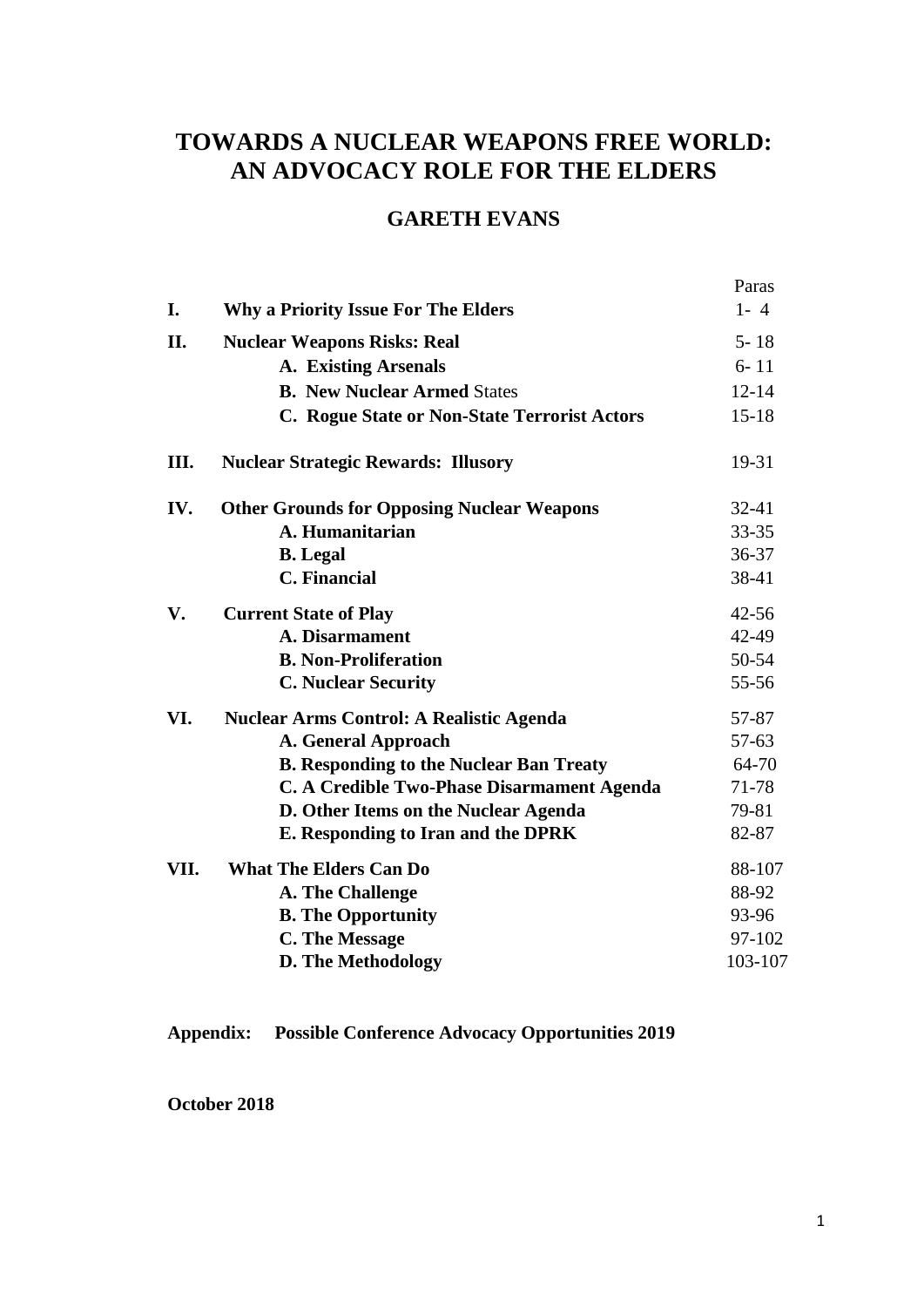**Professor the Hon Gareth Evans** AC QC FASSA FAIIA has been Chancellor of The Australian National University since 2010, and Honorary Professorial Fellow there since 2012. He was a Cabinet Minister in the Hawke and Keating Australian Governments for thirteen years, including as Attorney-General (1983-84), Minister for Resources and Energy (1984–87) and Foreign Minister (1988–96) when he initiated the Canberra Commission on the Elimination of Nuclear Weapons. After leaving Australian politics, he was President of the Brussels-based International Crisis Group from 2000 to 2009, and co-chaired the International Commission on Intervention and State Sovereignty in 2001 which initiated the Responsibility to Protect concept. He was a member of the Blix Commission on Weapons of Mass Destruction and the Zedillo Commission on the Role of the IAEA to 2020 and Beyond, co-chaired with Yoriko Kawaguchi the 2009 International Commission on Nuclear Non-proliferation and Disarmament (ICNND), and from 2010-15 was inaugural Convenor of the Asia Pacific Leadership Network on Nuclear Non-Proliferation and Disarmament (APLN) and Chair of the International Advisory Board of the ANU Centre for Nuclear Non-Proliferation and Disarmament (CNND). He was awarded the 2010 Franklin and Eleanor Roosevelt Institute Freedom from Fear Award for his pioneering work on the responsibility to protect and his contributions to conflict prevention and resolution, arms control and disarmament. He has written or edited, solely or jointly, thirteen books, including *Nuclear Weapons: The State of Play* (ANU, 2013 and 2015), *The Responsibility to Protect: Ending Mass Atrocity Crimes Once and For All (Brookings, 2008), Cooperating for Peace (A&U, 1993)* and most recently *Incorrigible Optimist: A Political Memoir* (MUP, 2017).

Professor the Hon Gareth Evans Chancellor, Australian National University ANU House, Level 11 52 Collins St, Melbourne 3000 Victoria 3000 Australia Tel: +61 3 9639 8198 Email: [ge@gevans.org](mailto:ge@gevans.org) Website Personal: [www.gevans.org](http://www.gevans.org/)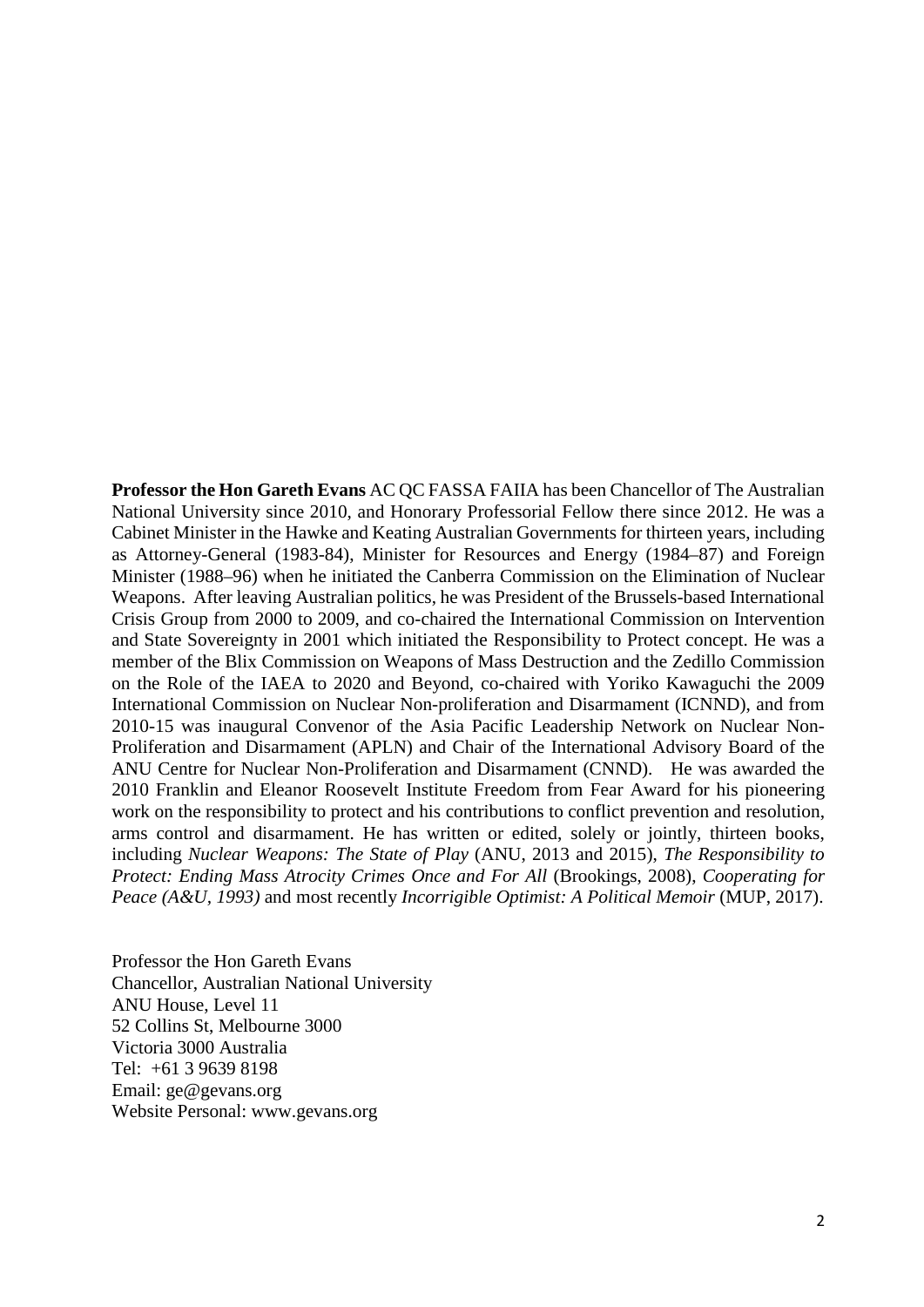**\_\_\_\_\_\_\_\_\_\_\_\_\_\_\_\_\_\_\_\_\_\_\_\_\_\_\_\_\_\_\_\_\_\_\_\_\_\_\_\_\_\_\_\_\_\_\_\_\_\_\_\_\_\_\_\_\_\_\_\_\_\_\_\_\_\_\_\_\_\_\_\_**

### **I. WHY NUCLEAR DISARMAMENT SHOULD BE A PRIORITY ISSUE FOR THE ELDERS**

- 1. There are only two existential threats to life on this planet which international policy failure can make real. One is global warming, and the other is devastation by the most destructive, as well as indiscriminately inhumane, weapons ever invented. And nuclear weapons can kill us a lot faster than  $CO2<sup>1</sup>$  $CO2<sup>1</sup>$  $CO2<sup>1</sup>$
- 2. The core nature of the nuclear threat can be very simply defined. So long as any state has nuclear weapons, others will want them. So long as any nuclear weapons remain anywhere, they are bound one day to be used – if not by design, then by human error, system error, miscalculation or misjudgement. And any such use will be catastrophic for life on this planet as we know it.  $2^2$  $2^2$
- 3. The world is now closer to nuclear catastrophe than at any time since the height of the Cold War. This is not a fringe but a mainstream view, shared for example by the 'four horsemen', George Shultz, Henry Kissinger, Sam Nunn and Bill Perry – hard headed Cold War realists and previous staunch defenders of nuclear weapons – who argue, in their seminal series of Wall Street Journal articles from 2007 to 201[3](#page-2-2)<sup>3</sup>, that whatever deterrent utility nuclear weapons may previously have had, in the present international environment the risks of any state retaining them far outweigh any possible security rewards. The respected Bulletin of Atomic Scientists this year moved the hands of its Doomsday Clock to 2 minutes to midnight, as they were in 1953, the closest to midnight in the Clock's history.[4](#page-2-3)

**.** 

<span id="page-2-0"></span><sup>1</sup> The scale of the casualties that would follow any significant nuclear exchange is almost incalculably horrific – not only from immediate blast and longer term irradiation effects, but also the nuclear-winter effect on global agriculture. A war between India and Pakistan, unhappily not unthinkable, would have just that effect if they employed just one-third of their present combined nuclear arsenals. See, e.g,, Alan Robock and Owen Brian Toon, "Self-assured destruction: the climate impacts of nuclear war", *Bulletin of the Atomic Scientists* Vol 68(5) 2012, at<http://climate.envsci.rutgers.edu/pdf/RobockToonSAD.pdf>

<span id="page-2-1"></span><sup>2</sup> This mantra was first articulated in the report of the Canberra Commission in 1996, and has been repeated subsequently in every major international report addressing these issues, including the Blix Commission in 2006, and the Australia-Japan initiated ICNND in 2009. See *Report of the Canberra Commission on the Elimination of Nuclear Weapons,* Canberra, Department of Foreign Affairs and Trade, 1996, at [http://catalogue.nla.gov.au/Record/1173946;](http://catalogue.nla.gov.au/Record/1173946) W*eapons of Terror: Freeing the World of Nuclear, Biological and Chemical Arms*, Report of the Weapons of Mass Destruction Commission, Hans Blix, Chair, 2006, at [http://www.blixassociates.com/wp-content/uploads/2011/02/Weapons\\_of\\_Terror.pdf;](http://www.blixassociates.com/wp-content/uploads/2011/02/Weapons_of_Terror.pdf) and *Eliminating Nuclear Threats: A Practical Agenda for Global Policymakers*, Report of the International Commission on Nuclear Non-Proliferation and Disarmament (ICNND), Gareth Evans & Yoriko Kawaguchi, Co-Chairs, Canberra, 2009, at www[.](http://www.icnnd.org/)icnnd.org .<br><sup>3</sup> 'A World Free of Nuclear Weapons' 4 January 2007: 'Toward a Nuclear-Free World' 15 January 2008;

<span id="page-2-2"></span>Deterrence in the Age of Nuclear Proliferation' 7 March 2011; 'Next Steps in Reducing Nuclear Risks' 5 March 2013

<span id="page-2-3"></span><sup>4</sup> See <https://thebulletin.org/2018-doomsday-clock-statement/>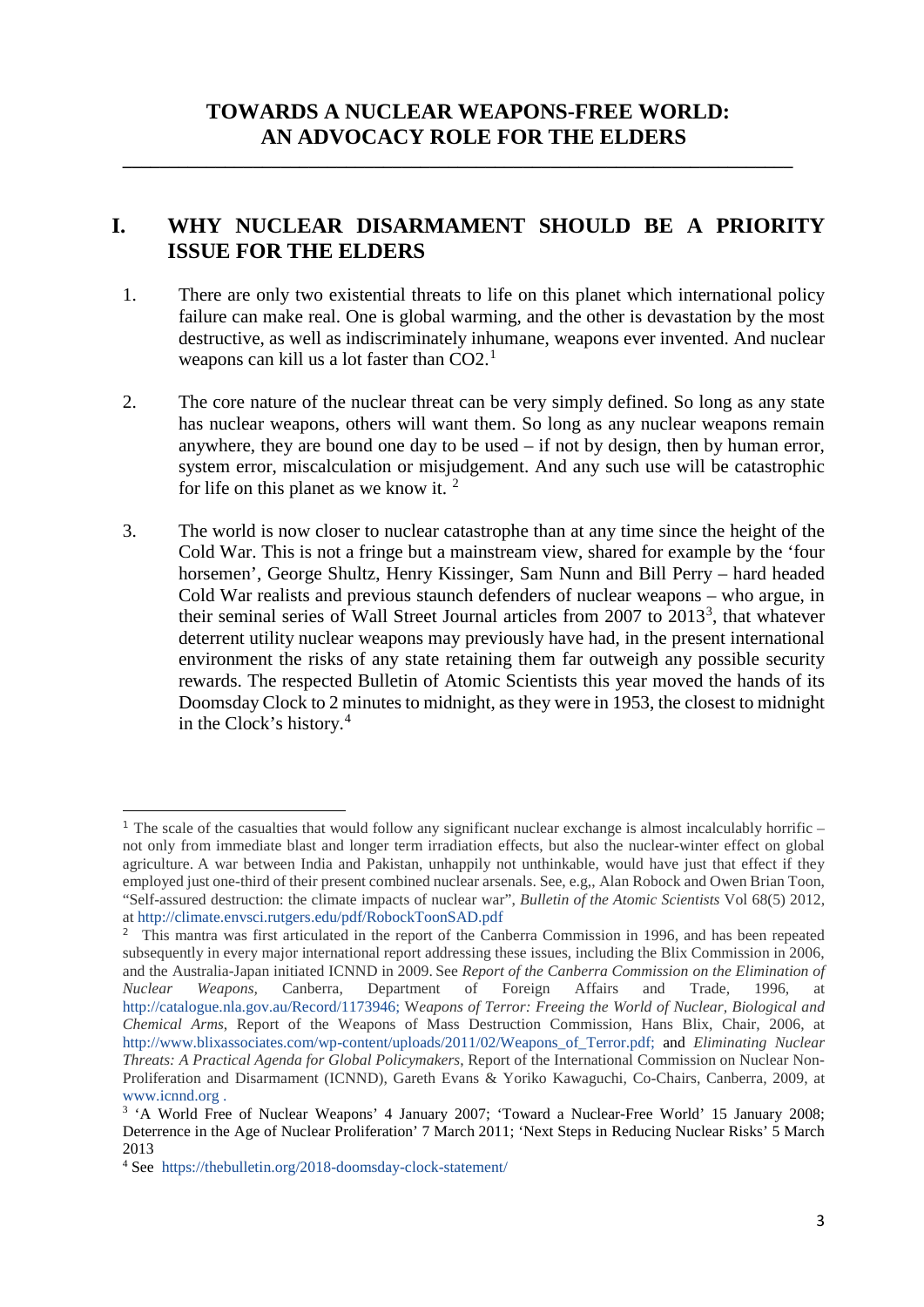4. There is no global issue, accordingly, on which it is more important to make progress quickly than the elimination of nuclear weapons. Yet there is no public policy issue on which it seems harder to achieve serious and sustained movement. The issues are complex, the technical detail is often impenetrable to the uninitiated, and by and large both policymakers and publics are – despite occasional anxieties about Iran or North Korea – complacent and indifferent. The Elders' voice needs to be heard, and can make a difference.

### **II. NUCLEAR WEAPONS RISKS: REAL**

5. There are three kinds of risk associated with nuclear weapons: the use by nuclear armed states<sup>[5](#page-3-0)</sup> of existing arsenals; the emergence of new nuclear armed states; and the acquisition of nuclear weapons or fissile material by rogue states or non-state terrorist actors. Of these, the first is the most immediate and real, although constantly downplayed by the present nuclear armed states and their allies.

#### **A. Existing Arsenals**

 $\overline{a}$ 

- 6. Despite big reductions which occurred immediately after the end of the Cold War, and the continuing retirement or scheduling for dismantlement since then by Russia and the US of many more, there are some  $14,500$  nuclear warheads still in existence,<sup>[6](#page-3-1)</sup> with a combined destructive capability of close to 100,000 Hiroshima or Nagasaki sized bombs.
- 7. In round figures, some 7,000 nuclear weapons are still in the hands of Russia, 6,500 with the US, and an estimated 1,200 with the other nuclear-armed states combined: France (300), China (280), UK (215), Pakistan (140-50), India (130-40), Israel (80) and North Korea (10-20). A large proportion of the total – nearly 4,000 – remain operationally deployed. And, most extraordinarily of all, nearly 2,000 of the US and Russian weapons remain on dangerously high alert, ready to be launched on warning in the event of a perceived attack, within a decision window for each President of four to eight minutes.
- 8. While overall nuclear weapons numbers in the US and Russia have dramatically reduced since the height of the Cold War, they remain well in excess of anything conceivably required for any conceivable military contingency. Both countries are dramatically modernising their arsenals; under their current leaders are indicating a greater willingness to use them, including for non-nuclear threat contingencies; have indicated uncertain commitment, or worse, to existing arms control measure like the INF and New START treaties; and are showing no inclination whatsoever to negotiate any new ones. Everywhere in Asia nuclear weapons numbers are increasing, not diminishing. And despite all the recent efforts of global civil society and the humanitarian impact movement – with two thirds of United Nations (UN)

<span id="page-3-0"></span><sup>&</sup>lt;sup>5</sup> The expression 'nuclear armed states' is used throughout this paper to include all those states possessing nuclear weapons, whether acknowledged or not, viz. US, Russia, UK, France, China, India, Pakistan, Israel and DPRK. 'Nuclear weapon states' refers to the five states acknowledged as such under the Nuclear Non-Proliferation Treaty, viz. US, Russia, UK, France and China.

<span id="page-3-1"></span> $6$  For the latest – as at January 2018 – detailed estimates of the size of the world's nuclear arsenals, see SIPRI Yearbook 2018 (Oxford University Press, 2018), Ch 6, accessible at<https://www.sipri.org/yearbook/2018>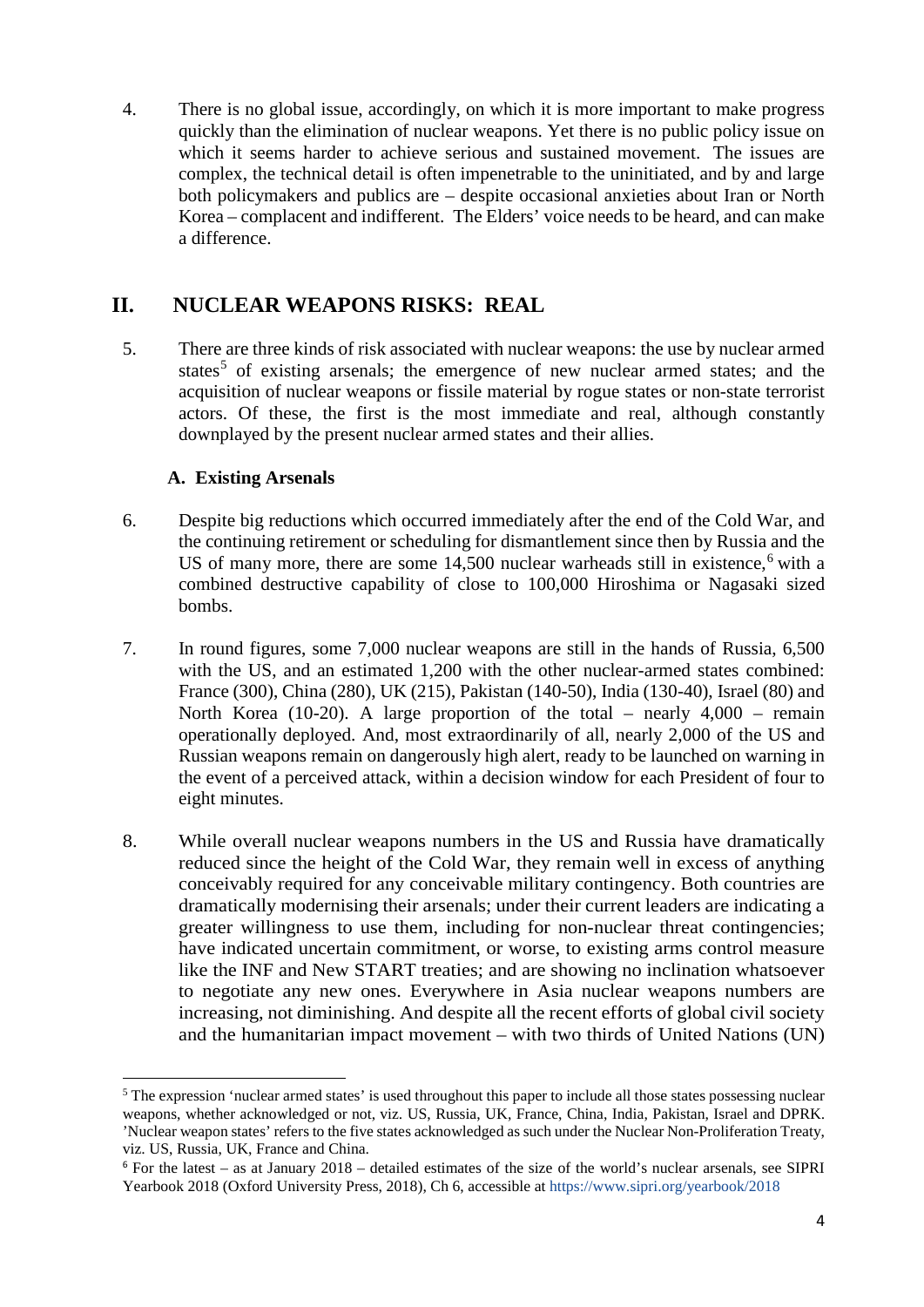members supporting the recently negotiated Nuclear Weapons Prohibition Treaty (NWPT, or Nuclear Ban Treaty for short) – all the present nuclear armed states, and nearly all their partners and allies, are vigorously opposing even tentative first steps toward disarmament.

- 9. The risk of any present nuclear-armed state taking a deliberate decision to initiate a first-strike nuclear attack is quite small, although opinions differ on this. (See discussion in Section III below). But the there is an alarmingly large risk – not seriously contested or contestable, but too often ignored by policymakers – of a nuclear exchange being initiated by human or system error, accident or miscalculation. That risk is compounded by the very large numbers of nuclear weapons still in existence, particularly when so many of them remain actively operationally deployed, with many of these in turn on high-alert launch status.
- 10. We now know much more than we did at the time about how alarmingly often the supposedly very sophisticated command and control systems of the US and Soviet Union during the Cold War years were strained by mistakes and false alarms, human error and human idiocy. Over the years, communications satellite launches have been mistaken for nuclear missile launches; demonstration tapes of incoming missiles have been confused for the real thing; military exercises have been mistaken for real mobilizations; technical glitches have triggered real-time alerts; live nuclear weapons have been flown by mistake around the US without anyone noticing until the plane returned to base; and one hydrogen bomb-carrying plane actually crashed in the US, with every defensive mechanism preventing an explosion failing, except one cockpit switch.<sup>[7](#page-4-0)</sup>
- 11. On two occasions in particular we came within a hairbreadth of a nuclear World War III: when the senior officers in a Russian submarine off Cuba in 1962, its communications with Moscow disabled by a US navy depth charge, voted 2-1 not to launch a nuclear torpedo; and in the Able Archer US exercise in 1983, which Moscow misread as presaging a nuclear first strike. Given that record, and given also what we both know, and can guess, about how much more sophisticated and capable cyber offence will be of overcoming cyber defence in the years ahead, the fact that we have survived for over seven decades without a nuclear weapons catastrophe is not a matter of inherent system stability or great statesmanship – just sheer dumb luck. And there is no reason why that luck should continue indefinitely.

#### **B. New Nuclear Armed States**

12. As bad as the risks were during most of the Cold War years, when there were just two opposing major nuclear powers, they have become dramatically compounded since the proliferation developments that produced India, Pakistan and Israel as new nuclear armed states, and more recently North Korea – in areas of great regional volatility, a history of violent conflict, and less sophisticated command and control systems. And of course these risks would be compounded even more dramatically were there to be further proliferation breakouts, particularly by Saudi Arabia and perhaps others in the Middle East should Iran be perceived to be not fully back in its box; or by Japan or

<span id="page-4-0"></span> <sup>7</sup> For near misses in the US see Eric Schlosser, *Command and Control: Nuclear Weapons, the Damascus Accident, and the Illusion of Safety* (Penguin, 2013). For the best known other cases see, e.g., Evan Andrews, Five Cold War Close Calls (2013), at<https://www.history.com/news/5-cold-war-close-calls>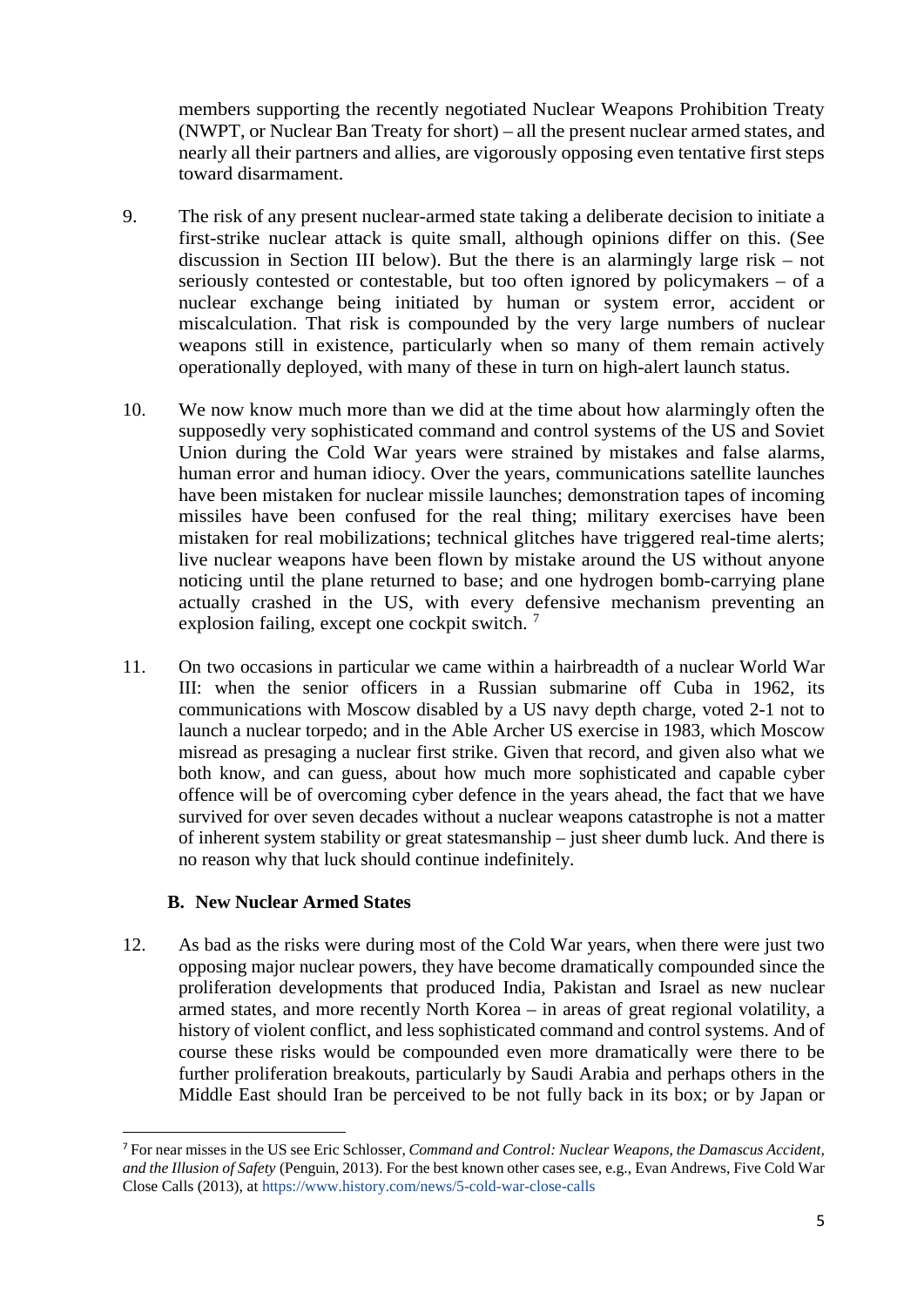South Korea in North East Asia in response either to the DPRK or a dramatic increase in Chinese overall military capability, in the context of a US administration perceived to be less committed to the defence of its allies.

- 13. The whole world would manifestly benefit from a strengthening of the current nonproliferation legal regime, including through tougher safeguards (in particular universal embrace of the International Atomic Energy Agency (IAEA)'s Additional Protocol), meaningful penalties for Non-Proliferation of Nuclear Weapons Treaty (NPT) noncompliance, a cut-off of fissile material production for weapons purposes (the proposed FMCT), securing nuclear weapon free zone protocol ratifications, bringing the Comprehensive Nuclear Test Ban Treaty (CTBT) finally into force and strengthening non-treaty mechanisms like the Proliferation Security Initiative (PSI). But it has been remarkably difficult, not least through the NPT review process, to get delivery on any of these measures.
- 14. Although the nuclear-weapon states continue to be in denial about this, the basic problem is their perceived lack of serious buy-in to the Article VI nuclear disarmament commitment of the NPT<sup>[8](#page-5-0)</sup>. All the world hates a hypocrite. And so long as the nuclear weapon states – and those which, like my own country, shelter under their umbrella – continue to insist that their security concerns justify retaining a nuclear option, but other countries' concerns do not, that is exactly how the nuclear weapons states will continue to be regarded.

#### **C. Rogue State or Non-State Terrorist Actors.**

- 15. The risk that rogue states or non-state terrorist actors will get their hands on ill-secured nuclear weapons or dangerous nuclear material, or sabotage nuclear power reactors, has generated an enormous amount of worldwide attention in the aftermath of 9/11, fuelled since then by the series of deeply troubling developments in the Middle East, and jihadist-driven terrorist attacks in a number of capitals. In particular there have been a series of four Nuclear Security Summits initiated by President Obama, which have generated some new international regulatory architecture and announced national implementation measures.
- 16. Of course we cannot be complacent about the risks posed by extremists: should they ever get their hands on the necessary nuclear material, we have to assume they would have no moral compunction whatever about using it. But this debate needs to be conducted a little more rationally than has sometimes tended to be the case. 'Rogue states' so acting could never escape massive retaliation, and know it. Non-state actors – with no similar territory, population, industry or military forces to be targeted – might be less vulnerable to retaliation, but are very unlikely to escape detection and interception
- 17. While we cannot assume that intelligence and law enforcement institutions will become aware of and be able to intercept every conceivable kind of terrorist conspiracy, there

<span id="page-5-0"></span><sup>&</sup>lt;sup>8</sup> The language of Article VI is less precise than ideal, but unmistakeable in its moral direction: 'Each of the Parties to the Treaty undertakes to pursue negotiations in good faith on effective measures relating to cessation of the nuclear arms race at an early date and to nuclear disarmament, and on a treaty on general and complete disarmament under strict and effective international control.'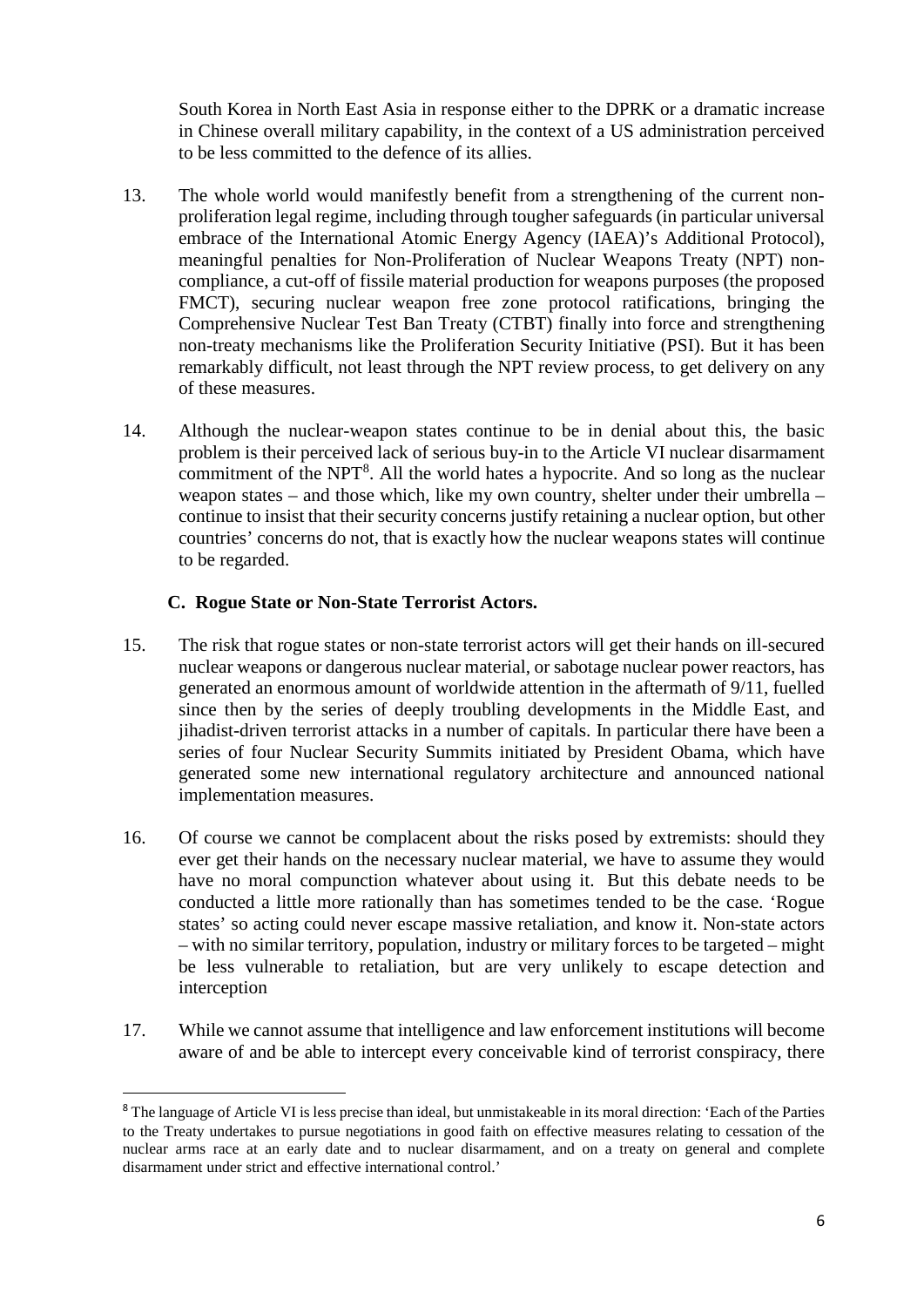is a big difference in sophistication and time-line between the kind of coordination necessary to unleash car bombs or simultaneous Kalashnikov attacks, and that needed to manufacture and explode a nuclear weapon. While the engineering know-how required to build a basic fission device like the Hiroshima or Nagasaki bomb is readily available, it is also the case that HEU and weapons-grade plutonium are not at all easily accessible, and to assemble and maintain the team of criminal operatives, scientists and engineers necessary to acquire the components of, build and deliver such a weapon – for a long period, out of sight of the huge intelligence and law enforcement resources that are now being devoted to this threat worldwide – would be a formidably difficult undertaking.

18. **Dirty Bombs.** A manifestly less difficult undertaking **–** and rather more likely to occur although, somewhat surprisingly, it has not yet – would be to assemble quantities of non-fissile radioactive material like caesium 137, much more readily available in multiple industrial and medical uses, and detonate it with a conventional explosive like TNT as a 'dirty bomb' in the middle of a city. The physical damage would be relatively minimal, certainly by comparison with a fission bomb, but the psychological damage unquestionably great – made so largely by the way this threat continues to be so talkedup by policymakers. It is arguable that talking this risk down will make it that much less likely to be perpetrated.

### **III. NUCLEAR STRATEGIC REWARDS: ILLUSORY**

- 19. The standard answer to any articulation of the risks associated with nuclear weapons possession (and the other – humanitarian, legal and financial – arguments for disarmament summarised in Section IV below) is that these downsides might exist but are outweighed by the strategic rewards. The key arguments are that possession of nuclear weapons has deterred, and continues to deter, war between the major powers; that they will deter large-scale conventional attacks; and that killing off the extended nuclear deterrence on which as many as forty US allies and partners rely is not a good idea in the present geopolitical environment. Even the humanitarian argument has its counter, viz. that while any actual use of nuclear weapons may indeed be an indefensible assault on our common humanity, the sheer awfulness of nuclear weapons is what makes them so effective as a deterrent.
- 20. Part of the problem with such defences is that if nuclear weapons are such a great stabilizer, why should not more countries have them? How do those who beat the nuclear deterrence drum with such passion and conviction counter, without transparent double standards, those smaller and more vulnerable countries who believe that they need nuclear weapons to deter potential predators? But such responses too often fall on deaf ears. The really critical strategic argument that has to be made to supporters of nuclear weapons is that while possession of such weapons by a potential adversary has always made a formidable case for caution, their deterrent utility has been hugely exaggerated: that in fact they are at best of minimal, and at worst of zero, utility in maintaining stable peace. As the following paragraphs hopefully demonstrate, there are good responses to each of the familiar deterrence justifications.<sup>[9](#page-6-0)</sup>

<span id="page-6-0"></span> <sup>9</sup> See generally ICNND Report, op cit n.2, Chapter 6 'Disarmament: Making Zero Thinkable' ; Gareth Evans, 'Nuclear Deterrence in Asia and the Paciific', Asia and the Pacific Policy Studies, vol 1 no 1 2014; Ward Wilson, Five Myths About Nuclear Weapons (Houghton Mifflin Harcourt, New York, 2013)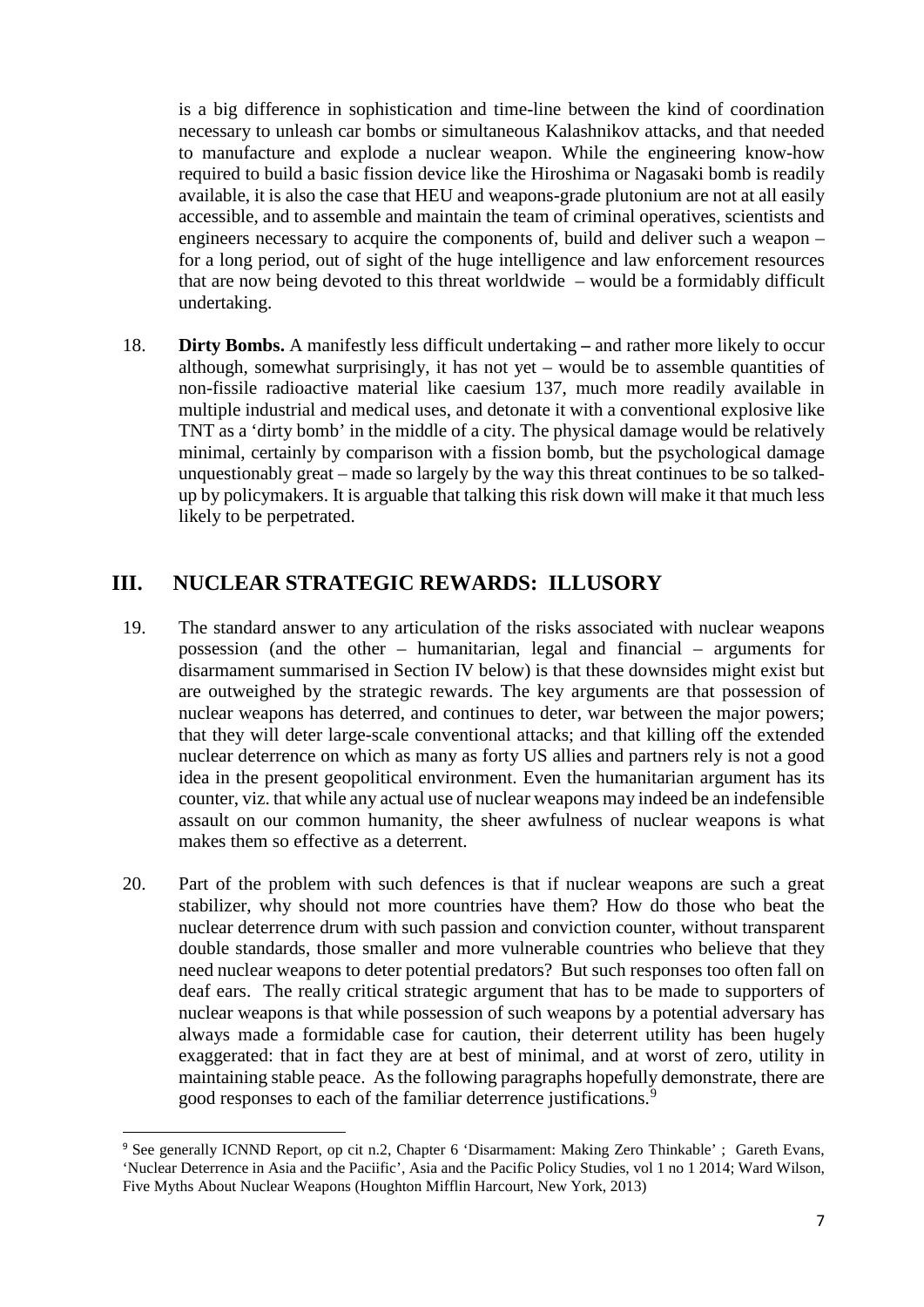- 21. **Deterring war between the major powers?** There is simply no evidence that, at any stage during the Cold War years, either the Soviet Union or the United States ever wanted to cold-bloodedly initiate war, and were only constrained from doing so by the existence of the other's nuclear weapons.<sup>[10](#page-7-0)</sup> We know, moreover, that knowledge of the existence on the other side of supremely destructive weapons (as with chemical and biological weapons before 1939) has not stopped war in the past between major powers. Nor has the experience or prospect of massive damage to cities and killing of civilians caused leaders in the past to back down. In the case of Hiroshima and Nagasaki, the historical evidence is in fact now very strong that it was not the nuclear attacks which were the key factor in driving Japan to sue for peace, but the Soviet declaration of war later that same week.<sup>[11](#page-7-1)</sup>
- 22. A plausible *non-*nuclear explanation for the 'Long Peace' since 1945, is that what has stopped, and will continue to stop, the major powers from deliberately starting wars against each other has been more than anything else a realisation – after the experience of World War II and in the light of all the rapid technological advances that followed it – that the damage that would be inflicted by any war would be unbelievably horrific, and far outweigh, in today's economically interdependent world, any conceivable benefit to be derived.<sup>[12](#page-7-2)</sup>
- 23. **Deterring large-scale conventional nuclear attacks?** There is some weight in the 'strategic equalizer' argument: this is certainly embedded in policymakers' consciousness, including in Russia and China, in the context of their perceptions of U.S. conventional superiority; it was and remains a crucial driver of Pakistan's thinking in relation to India; and will undoubtedly in practice be one of the most powerful inhibitors in achieving the ultimate complete elimination of nuclear weapons.<sup>[13](#page-7-3)</sup> But on closer examination, there is less reason for confidence that nuclear weapons have in the past, or will in the future, guarantee immunity for their possessors against conventional assault.
- 24. There are many cases where non-nuclear powers have either directly attacked nuclear powers or have not been deterred by the prospect of their intervention: think of the Korea, Vietnam, Yom Kippur, Falklands, two Afghanistan and first Gulf wars. The calculation evidently made in each case was that a nuclear response from the other side would be inhibited by military commanders' understanding of the formidable practical obstacles involved in the use of these weapons, at both the tactical and strategic level, not least the damage they can cause to one's own side and to any territory being fought over. And there was also evidently a belief that a nuclear response would be inhibited by the prevailing normative taboo on the use of such weapons, at least in circumstances where the very survival of the state was not at stake.<sup>14</sup> There does seem to be general

 <sup>10</sup> See, e.g. Doyle, J E (2013) Why Eliminate Nuclear Weapons?, *Survival* 55, 13-15.

<span id="page-7-1"></span><span id="page-7-0"></span><sup>11</sup> See Wilson, op cit n.8, pp.21-53.For the Japanese scholarship see especially Hasagawa, T(ed.) *The End of the Pacific War: Reappraisals*, esp Ch 4 ( Stanford University Press, 2007)

<span id="page-7-2"></span><sup>12</sup> Steven Pinker, *The Better Angels of our Nature: The Decline of Violence in History and Its Causes*, Chapter 5, especially pp. 288-94 (Penguin, London, 2011)

<span id="page-7-3"></span><sup>&</sup>lt;sup>13</sup> See the discussion in para 75 below of what is described there as the 'geopolitical' hurdle to abolition.

<span id="page-7-4"></span><sup>&</sup>lt;sup>14</sup> Even that quintessential hard-head John Foster Dulles said that if the U.S. had used nuclear weapons in Korea, Vietnam or against China over Taiwan, 'we'd be finished as far as present-day world opinion was concerned' : quoted in Nina Tannenwald, *The Nuclear Taboo* (Cambridge University Press, 2007) p.173.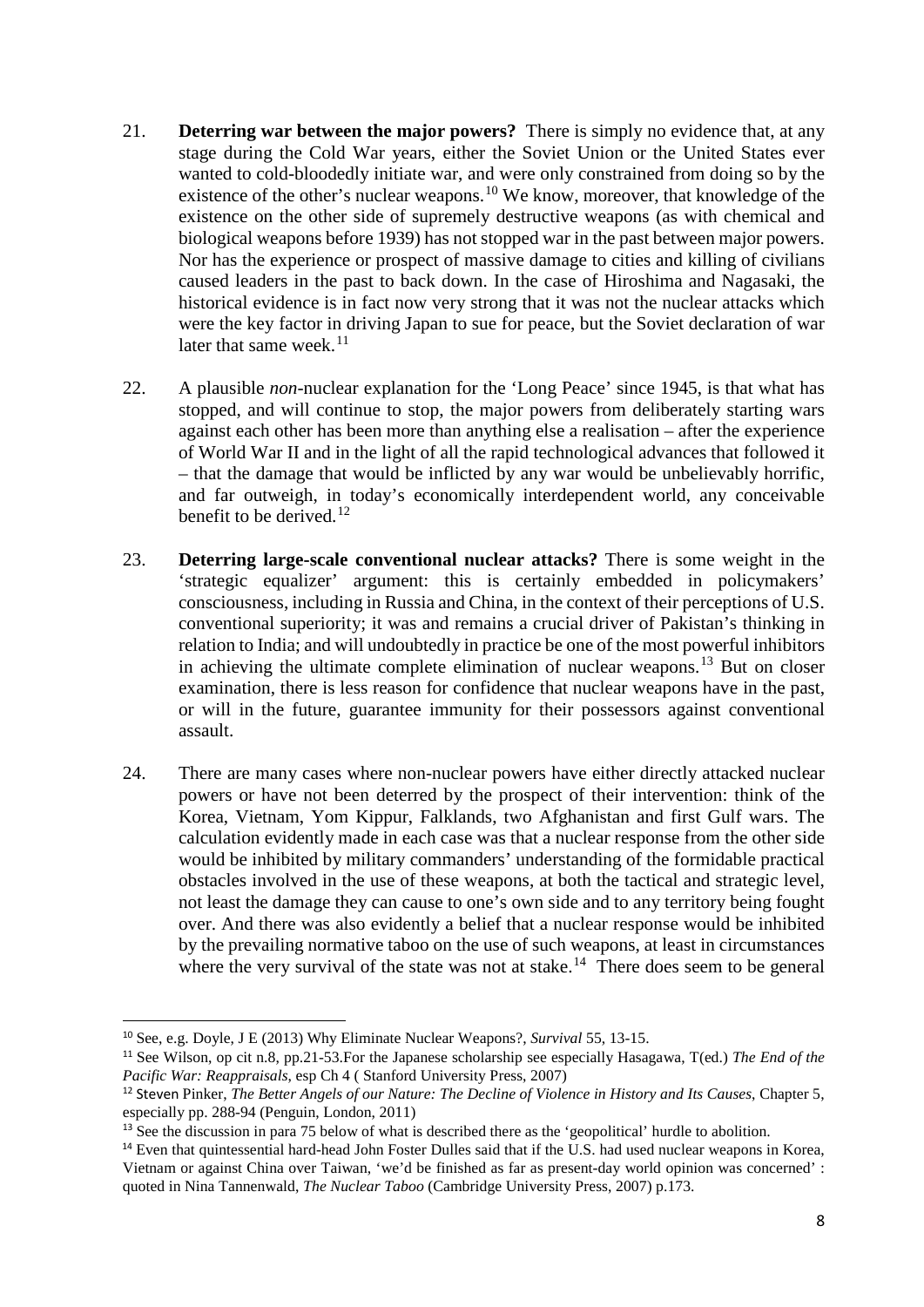acceptance of the Reagan-Gorbachev agreed statement in December 1987 that 'a nuclear war can never be won and must never be fought'.

- 25. The argument that nuclear weapons deter conventional attacks is vulnerable from another perspective. There are cases where the presence on both sides of nuclear weapons, rather than operating as a constraining factor*,* has been seen as giving one side the opportunity to launch small military actions without serious fear of nuclear reprisal (because of the extraordinarily high stakes involved in such a response): as with Pakistan in Kargil in 1999, and North Korea in the sinking of the Cheonan and shelling of Yeonpyeong Island in 2010. It may be that – rather than the old line that 'the absence of nuclear weapons would make the world safe for conventional wars' – it is the *presence* of nuclear weapons that has made the world safer for such wars. There is substantial quantitative, as well as anecdotal, evidence to support what is known in the literature as the 'stability/instability paradox' – the notion that what may appear a stable nuclear balance actually encourages more violence under the shelter of the nuclear overhang.<sup>[15](#page-8-0)</sup>
- 26. **Guarding against nuclear blackmail?** A familiar argument for the strategic utility of nuclear weapons is that they operate as a hedge, or form of insurance, against nuclear blackmail. China, for one, has often articulated this as a key reason for acquiring and maintaining its nuclear arsenal. But, while firmly embedded in policymaker consciousness, this argument appears to be based on a false premise. The belief that nuclear weapon possession (or superiority) means more effective compellant threats – a greater ability to get one's way in any diplomatic confrontation – is simply not backed by any historical evidence.<sup>[16](#page-8-1)</sup> And it underestimates the force of the real-world taboo that unquestionably inhibits not only the use, but the threat of use, of these weapons.
- 27. **Protecting weaker states from attack?** The belief that a handful of nuclear weapons is an ultimate guarantor for smaller and weaker against external regime-changemotivated intervention is simply not objectively well-founded, however much a psychological comfort blanket this may be for some states. Whatever the DPRK may continue to assert for both international and domestic consumption, it knows – as have smaller states before it who have been tempted to go nuclear – that the protection they brought was illusory. Weapons that it would be manifestly suicidal to use are simply not a credible deterrent: to be homicidal would indeed be suicidal. Nor are weapons of much if any deterrent use when, as is the case with North Korea and other non-major powers, they are not backed by the additional defence infrastructure (for example, missile submarines) that would give them a reasonable prospect of surviving to mount a retaliatory attack.
- 28. In the case of North Korea, its strongest military deterrent remains what it has always been: its capacity to mount a devastating conventional artillery and rocket attack on Seoul and its environs. There is not much doubt that South Korea, supported by the U.S., would quickly overwhelm the North in any military conflict, but not without its

**.** 

<span id="page-8-0"></span><sup>15</sup> Rauchhaus, R (2009) 'Evaluating the Nuclear Peace Hypothesis: A Quantitative Approach', *Journal of Conflict Resolution* 53, 258-277.

<span id="page-8-1"></span><sup>16</sup> See Sechser T S, Fuhrmann M (2013) 'Crisis Bargaining and Nuclear Blackmail', *International Organization* 67, 173-95. This comprehensive quantitative analysis of over two hundred interstate crisis situations, involving both nuclear and non-nuclear states and military threats both express and implied, found no statistically significant basis for concluding that nuclear weapon possession (or superiority) was associated with more effective compellant threats.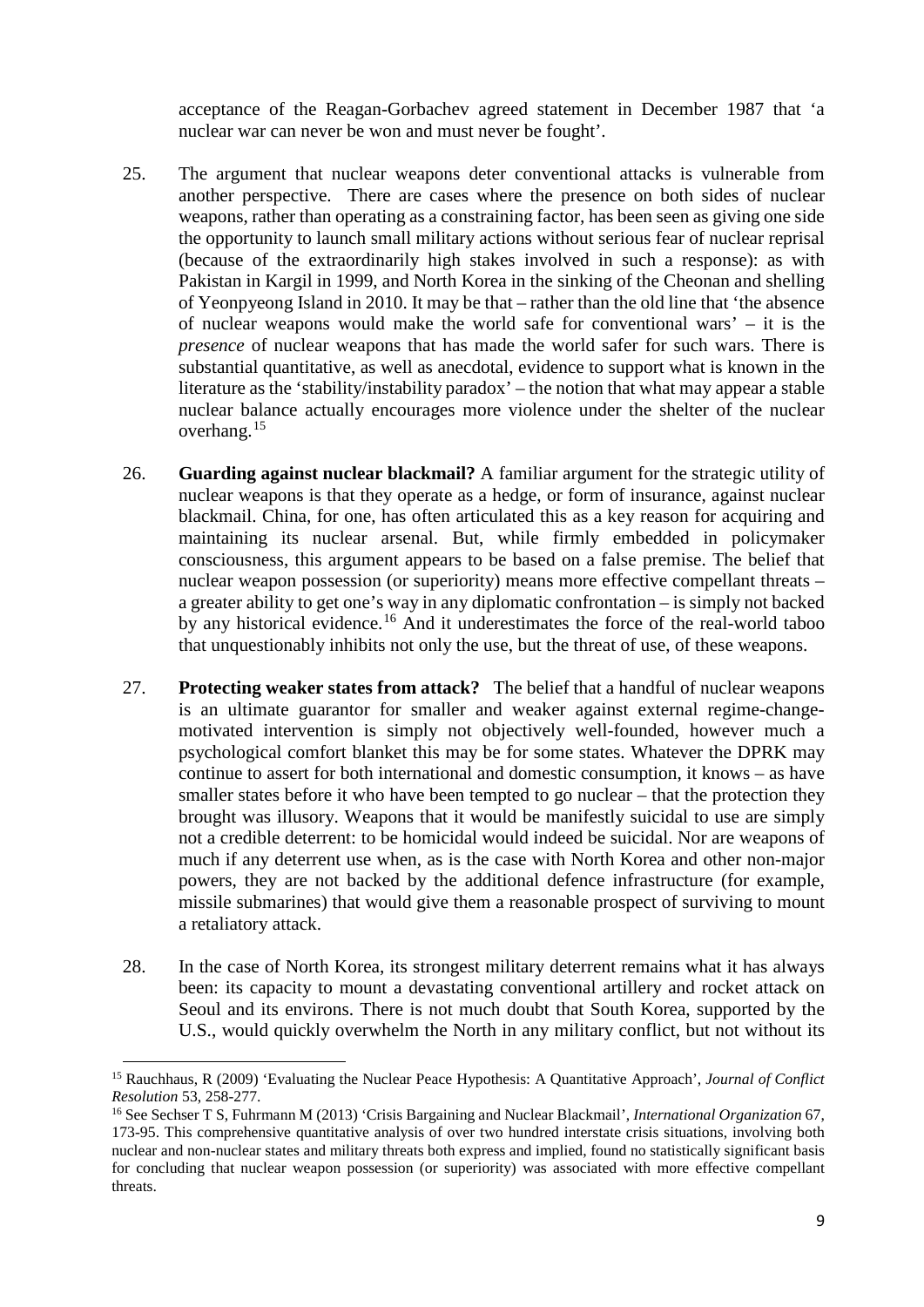capital first experiencing massive casualties. Pyongyang does not need nuclear weapons to give Seoul and Washington military pause.

- 29. The familiar argument that Ukraine would not be in the trouble it is now if it had not given up its nuclear weapons in 1994 on the dissolution of the Soviet Union should not go unchallenged. Nuclear weapons do not act as a deterrent to the kind of adventurism we have seen in Ukraine, because both sides understand that the risks associated with their deliberate use are simply too high. Putin knew that even if he drove his tanks close to Kiev, there would be no more prospect of a nuclear-armed Ukraine government nuking Moscow than of Washington doing so. The one thing that Ukrainian nuclear weapons *would* have added to today's mix is another huge layer of potential hazard: from all the risks of system error and human error that are associated with the possession of nuclear weapons by anyone.
- 30. **Restraining proliferation?** As to the argument that America's willingness to offer extended nuclear deterrence to its allies and partners has restrained, and will continue to restrain, proliferation, it may be true, historically, that this has been an important inhibitor in the case of Japan, Germany and others – and that this continues to be an important consideration today in keeping South Korea (where pro-nuclear weapons talk is more common) on the straight and narrow. But what continues to matter for all of America's allies is extended deterrence, not extended *nuclear* deterrence, i.e. a credible US conventional capability to meet any threat contingency with which they might be confronted that cannot confidently be handled by themselves. There is no compelling necessity for American protection to retain a nuclear dimension: the objective reality is that the United States has and will retain that conventional capability for the indefinitely foreseeable future. While there are now real doubts as to the extent of President Trump's alliance commitment, that must be as true of its nuclear as its non-nuclear capability.
- 31. A more robust response to the argument that nuclear deterrence has contributed to nonproliferation is that the *contrary* is more likely to be true. Successive international commission reports – the Canberra Commission in 1996, Blix Commission in 2006, and the Australia-Japan International Commission on Nuclear Non-Proliferation and Disarmament (ICNND) in 2009, of which Elders Gro Harlem Brundtland and Ernesto Zedillo were both members – have argued that so long as any state retains nuclear weapons others will want them, and that progress towards elimination is crucial to ensure non-proliferation. Successive NPT Review Conferences have made it clear how strong is the perceived connection between disarmament and non-proliferation, and how difficult it is to strengthen the non-proliferation regime so long as the nuclearweapon states are reluctant to make significant progress towards elimination. When one's goal is to achieve a world with less rather than more nuclear weapons, bloodyminded resistance to strengthening the non-proliferation regime may hardly be a rational response to disappointment over slow progress on disarmament. But it is the response one gets.

#### **IV. OTHER GROUNDS FOR OPPOSING NUCLEAR WEAPONS**

32. If progress is to be made on nuclear disarmament – and, by extension, on the inextricably connected issue of non-proliferation – persuasive, hard-headed cost-benefit arguments for reducing and ultimately eliminating reliance on nuclear weapons must be understood and accepted by policymakers in the nuclear-armed states. Recognising the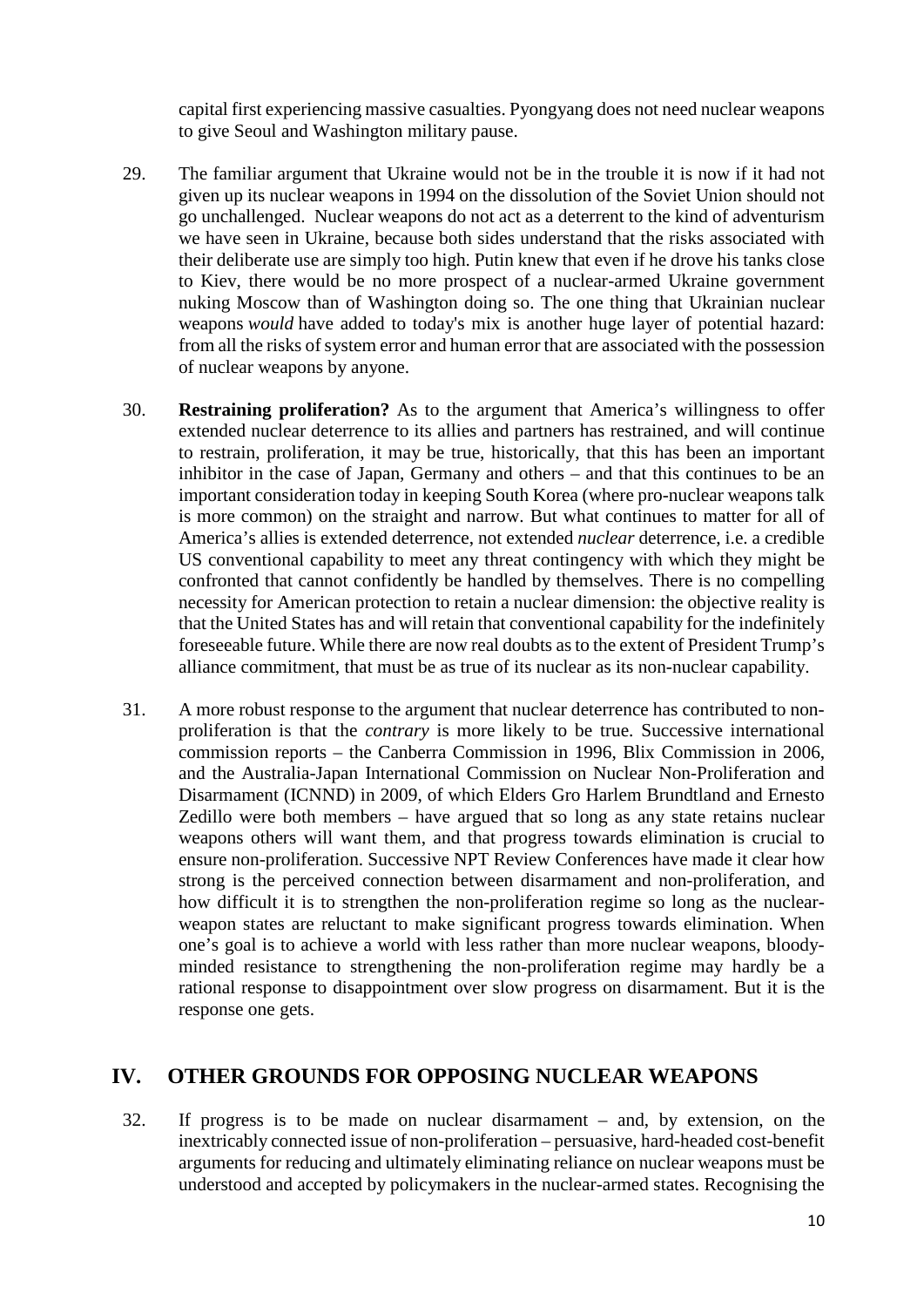force of such arguments may not be a sufficient condition for achieving the elimination of nuclear weapons, but there cannot be much doubt that it is a necessary one. In addition to the strategic arguments discussed above – that dependence on nuclear deterrence is misplaced – there are important humanitarian, legal and financial cases that can be made.

#### **A. Humanitarian**

- 33. The argument for the moral indefensibility of nuclear weapons is familiar, and powerful. When the first atomic bomb exploded over Hiroshima, it made no distinction between combatants and civilians, old and young, or victims and those trying to help them. Virtually all those within a half kilometre radius were incinerated, boiled or crushed to death, and those in surrounding areas died soon after of burns, wounds, or within months of radiation illness, bringing total estimated deaths to as many as 170,000. And these numbers are small compared with the casualties that may be expected from later generation weapons. However concealed by the language of deterrence, doctrine, countervalue and counterforce strategy, warhead reliability and the like, the moral bottom line is the terrible, indiscriminate human suffering, immediate and longer term, these weapons cause.
- 34. The almost indescribable horror associated with any nuclear weapon use informed the very first resolution of the UN General Assembly in 1946, and has been at the heart of all disarmament advocacy since. Humanitarian arguments gained new momentum with the 2010 NPT Review Conference Final Document expressing 'deep concern at the catastrophic humanitarian consequences of any use of nuclear weapons' and reaffirming 'the need for all states at all times to comply with applicable international law, including international humanitarian law'[17,](#page-10-0) and have been at the heart of the movement since then – described and discussed in later sections of this paper – to initiate a new prohibition treaty.
- 35. The humanitarian argument against nuclear weapons use is also based on their environmental impact. As the World Commission on the Environment and Development, chaired by Gro Harlem Brundtland, stated in its report *Our Common Future* in 1987: "The likely consequences of nuclear war make other threats to the environment pale into insignificance...<sup>'[18](#page-10-1)</sup>

#### **B. Legal**

<u>.</u>

36. Both the direct human impact and the longer term environmental impact motivated the challenge to the legality of nuclear weapons mounted in the International Court of Justice by the UN General Assembly on the initiative of the World Health Organization, which resulted in the 1996 Advisory Opinion on the Legality of the Threat or Use of Nuclear Weapons. There were many formidable arguments made against legality, including that use of nuclear weapons would be contrary to international humanitarian law because they cannot discriminate between civilians and combatant; would violate the right to life; would in some circumstances amount to genocide; would be contrary

<span id="page-10-0"></span><sup>&</sup>lt;sup>17</sup> Final Document: 2010 Review Conference of the Parties to the Treaty on the Non-Proliferation of Nuclear Weapons, p 19. United Nations, New York

<span id="page-10-1"></span><sup>&</sup>lt;sup>18</sup> Report of the World Commission on Environment and Development (UN, 1987), Ch 11: [http://www.un](http://www.un-documents.net/our-common-future.pdf)[documents.net/our-common-future.pdf](http://www.un-documents.net/our-common-future.pdf)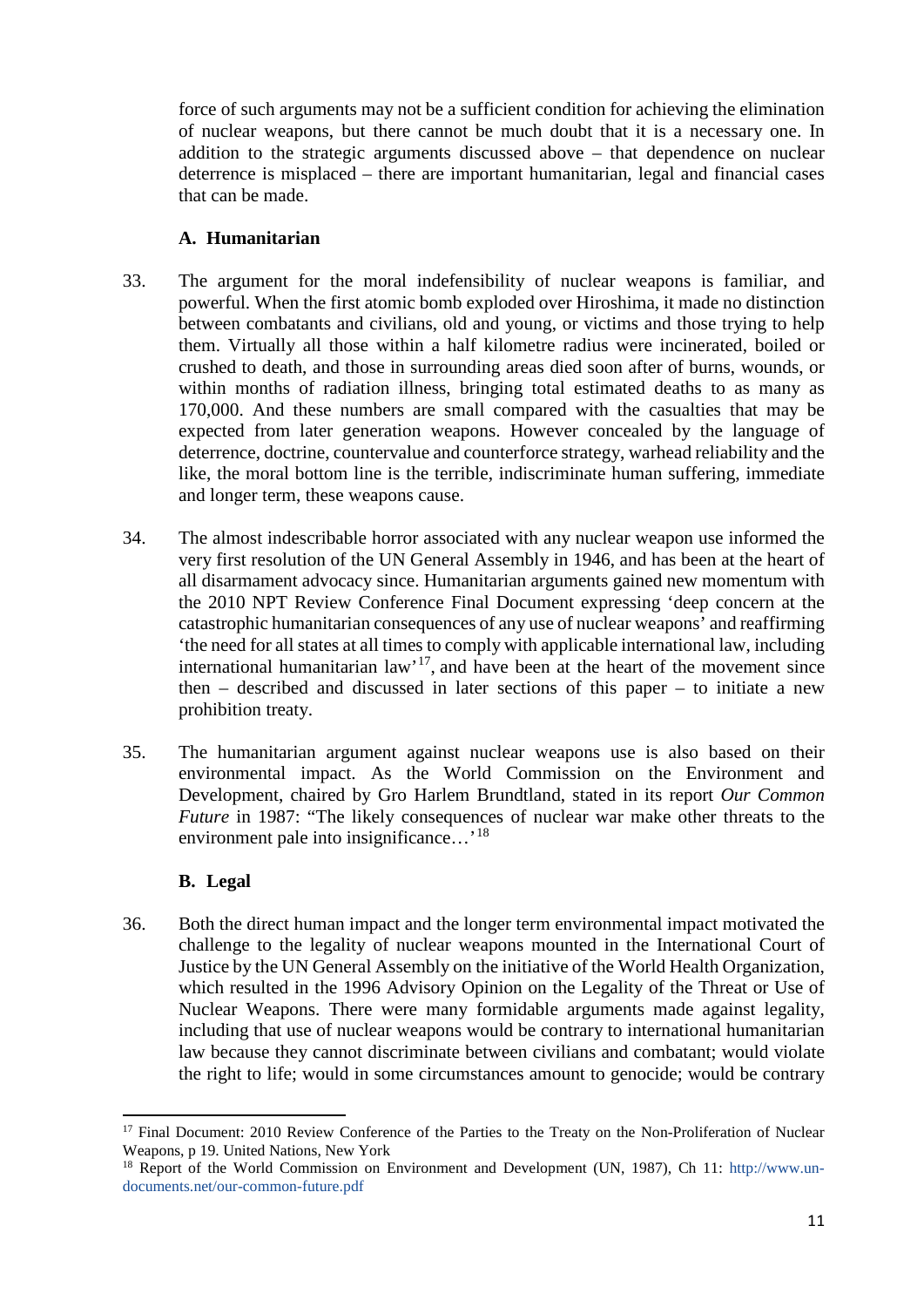to existing norms relating to the safeguarding and protection of the environment; would be a serious danger to future generations; and would be, even in the case of use in selfdefence, disproportionate and therefore unlawful in most cases. Reinforcing arguments included that since nuclear weapons have not be used since 1945 it can be inferred there is a rule of customary international law prohibiting this; and that the UN General Assembly has declared the use of nuclear weapons to be illegal and in violation of the Charter of the United Nations.

37. Having analysed all the arguments, the Court decided unanimously that 'There is in neither customary nor conventional international law any specific authorization of the threat or use of nuclear weapons'; and by seven votes to seven (with the President's casting vote) that 'The threat or use of nuclear weapons would generally be contrary to the rules of international law applicable in armed conflict, and in particular the principles and rules of humanitarian law'. The Court added that it 'cannot conclude definitively whether the threat or use of nuclear weapons would be lawful or unlawful in an extreme circumstance of self-defence, in which the very survival of a State would be at stake'. While some have seen this as an important qualification, what follows from the Court's opinion is that there is no circumstance in which a State can be sure that any use it makes of nuclear weapons will be lawful. Their use plainly is unlawful in most circumstances – and may well be unlawful in all circumstances.

#### C. **Financial**

- 38. At the other end of the moral spectrum, perhaps, but no less powerful in practice for that, there is the argument that nuclear weapons are simply indefensibly costly.<sup>[19](#page-11-0)</sup> As estimated by Global Zero researchers Bruce Blair and Mathew Brown in 2011 – from manifestly imperfect but the best available data – the full cost (including mitigating health and environmental consequences) of worldwide spending on nuclear weapons by the nuclear-armed states was then running at \$104.9 billion: in that year the U.S. spent \$61.3 billion, Russia \$14.8 billion, China \$7.6 billion, France \$6 billion, UK \$5.5 billion, India \$4.9 billion, Pakistan \$2.2 billion, Israel \$1.9 billion and North Korea \$0.7 billion. They further estimated, taking into account planned worldwide upgrading of nuclear arsenals, that aggregate spending by these states over the next decade will exceed \$1000 billion, or one trillion dollars.<sup>[20](#page-11-1)</sup>
- 39. These figures are now dwarfed by the more than one trillion dollars that the United States alone is planning to spend on modernizing its own nuclear arsenal over the next three decades. The Trump administration in the United States has made it clear in its February 2018 Nuclear Posture Review that it intends to implement the massive nuclear modernization spending plan – initiated, extraordinarily given its initial enthusiasm for disarmament, by the Obama administration. This has been estimated by the Congressional Budget Office, in a report issued in October 2017, to cost \$1.2 trillion in inflation-adjusted dollars between fiscal years  $2017$  and  $2046$ <sup>[21](#page-11-2)</sup>

<span id="page-11-0"></span> <sup>19</sup> See generally Page J, Thakur R (2013) *[Nuclear Weapons -The Opportunity Costs](http://cnnd.anu.edu.au/files/2013/policy-briefs/Policy_Brief_No._1_-_Nuclear_Weapons_-_The_Opportunity_Costs.pdf)*. APLN/CNND Policy Brief No. 1, June 2013. Australian National University, http://cnnd.anu.edu.au/policy-briefs/

<span id="page-11-1"></span><sup>20</sup> Blair B, Brown M (2011) World Spending on Nuclear Weapons Surpasses \$1 Trillion per Decade. Global Zero [http://www.globalzero.org/files/gz\\_nuclear\\_weapons\\_cost\\_study.pdf](http://www.globalzero.org/files/gz_nuclear_weapons_cost_study.pdf) . All figures cited are in U.S. dollars.

<span id="page-11-2"></span><sup>&</sup>lt;sup>21</sup> Arms Control Association <https://www.armscontrol.org/factsheets/USNuclearModernization>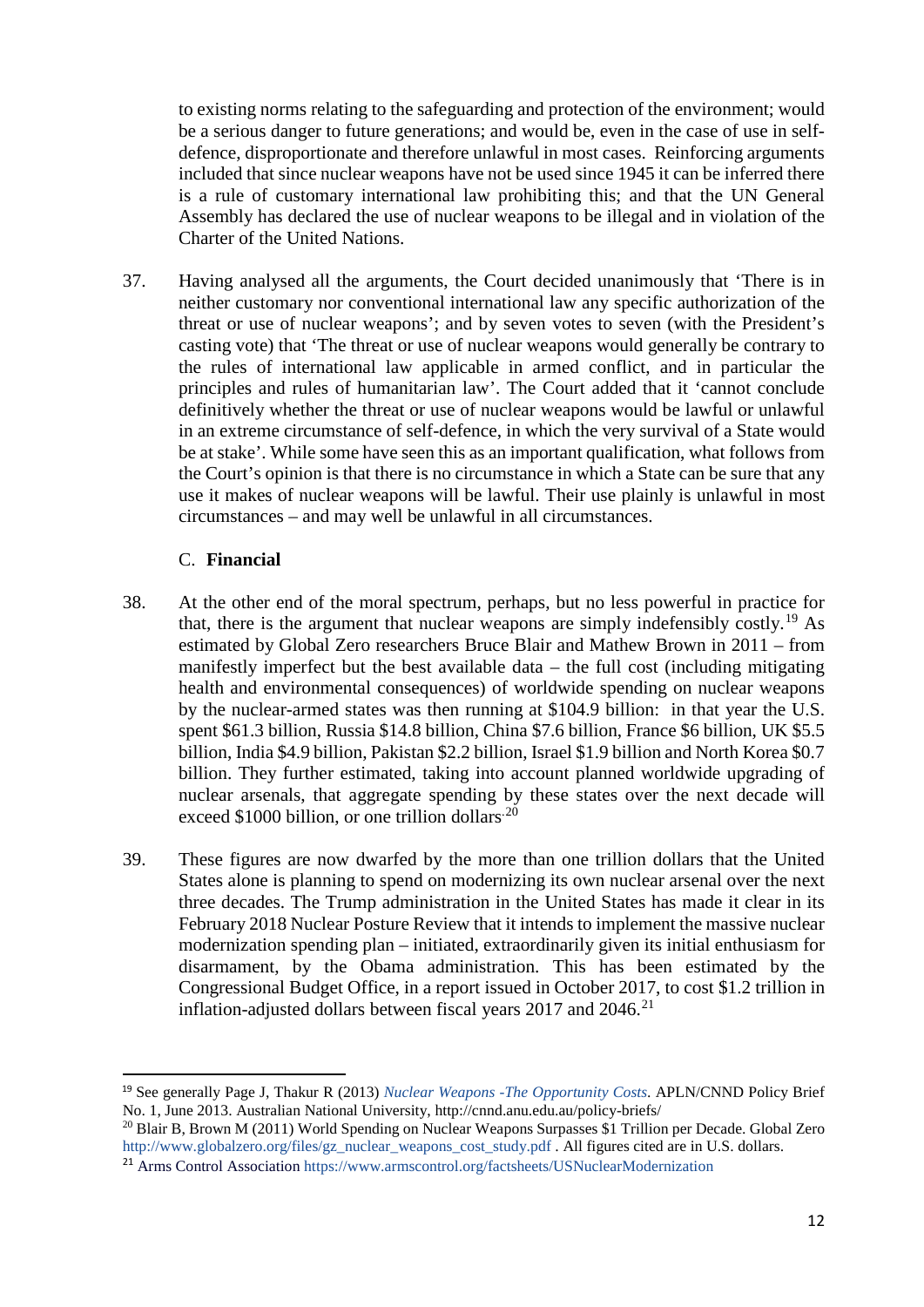- 40. These almost unbelievably large amounts raise fundamental questions not only about the relative military utility of spending so much on weapons which are acknowledged at the highest levels to be unuseable but also its social opportunity cost.
- 41. While some of the following figures are no doubt contestable, it has been estimated, for example, that \$1 trillion spent over the next ten years could achieve *all* of these things: feeding all 780 million malnourished people in the world for 10 tears (\$280 bn); building up to 100 million houses in developing countries (\$200 bn); building up to 400,000 clinics or hospitals in developing countries (\$100 bn); paying salaries for up to 10 million teachers in developing countries (\$100 bn); preventive health care in Africa reducing infant and maternal mortality by 80 per cent (\$80 bn); meeting the UN budget for 10 years (\$55 bn); 3 million home solar panel systems (\$30 bn); 1 million wind turbines (\$30 bn); 1 million electric cars (\$25 bn); tuition for 200,000 students for 5 years each at top US universities (\$25 bn); 10 years of ART drugs for all 28 million HIV infected people in Africa (\$20 bn); rebuilding Haiti after the earthquake (\$14 bn); 67 million clean biomass stoves saving 4 million lives per year (\$10 bn); planting and growing 20 billion trees in Africa (\$8 bn); eliminating malaria in 10 years saving half a million lives per year (\$8 bn); and 1 million fresh water wells in Africa (\$5 bn).<sup>[22](#page-12-0)</sup>

### **V. CURRENT STATE OF PLAY[23](#page-12-1)**

#### **A. Disarmament**

<u>.</u>

- 42. In the first years of the Obama administration there was real global optimism that serious movement toward a world without nuclear weapons was at last possible. His April 2009 Prague speech showed a US president both emotionally and intellectually committed to nuclear disarmament – an unprecedented combination – and determined to advance it: by negotiating New START treaty with Russia, securing ratification of the CTBT by Senate, and flagging a significantly reduced role for nuclear weapons in US nuclear doctrine. That year the report of the International Commission on Nuclear Non-Proliferation and Disarmament (lCNND) identified a realistic global agenda for moving towards a nuclear weapon-free world. In 2010, buoyed by the prevailing spirit, the NPT Review Conference agreed on a quite substantial program of action items – not very adventurous when compared with ICNND recommendations, but a big advance on the 2005 Conference which could agree on nothing. And in 2010 the New START treaty was agreed with Russia, and Washington hosted the first Nuclear Security Summit, addressing issue of nuclear material getting into hands of terrorists or other rogue actors.
- 43. Now, in 2018, that optimism has almost completely disappeared. Arms control negotiations are on hold at all levels; expensive force modernization programs are everywhere proceeding; net weapons numbers are increasing across Asia with Pakistan, India and China all increasing their arsenals and the DPRK on the verge of achieving, if it has not already, intercontinentally-deliverable nuclear weapons; the use of tactical nuclear weapons being openly canvassed by Pakistan; and the

<sup>&</sup>lt;sup>22</sup> Move the Nuclear Weapons Money Campaign:<http://www.nuclearweaponsmoney.org/opportunity-costs/>

<span id="page-12-1"></span><span id="page-12-0"></span><sup>23</sup> This section draws on, and updates Gareth Evans, Tanya Ogilivie-White & Ramesh Thakur, *Nuclear Weapons: The State of Play 2015* (ANU, Centre for Nuclear Non-Proliferation and Disarmament, 2015)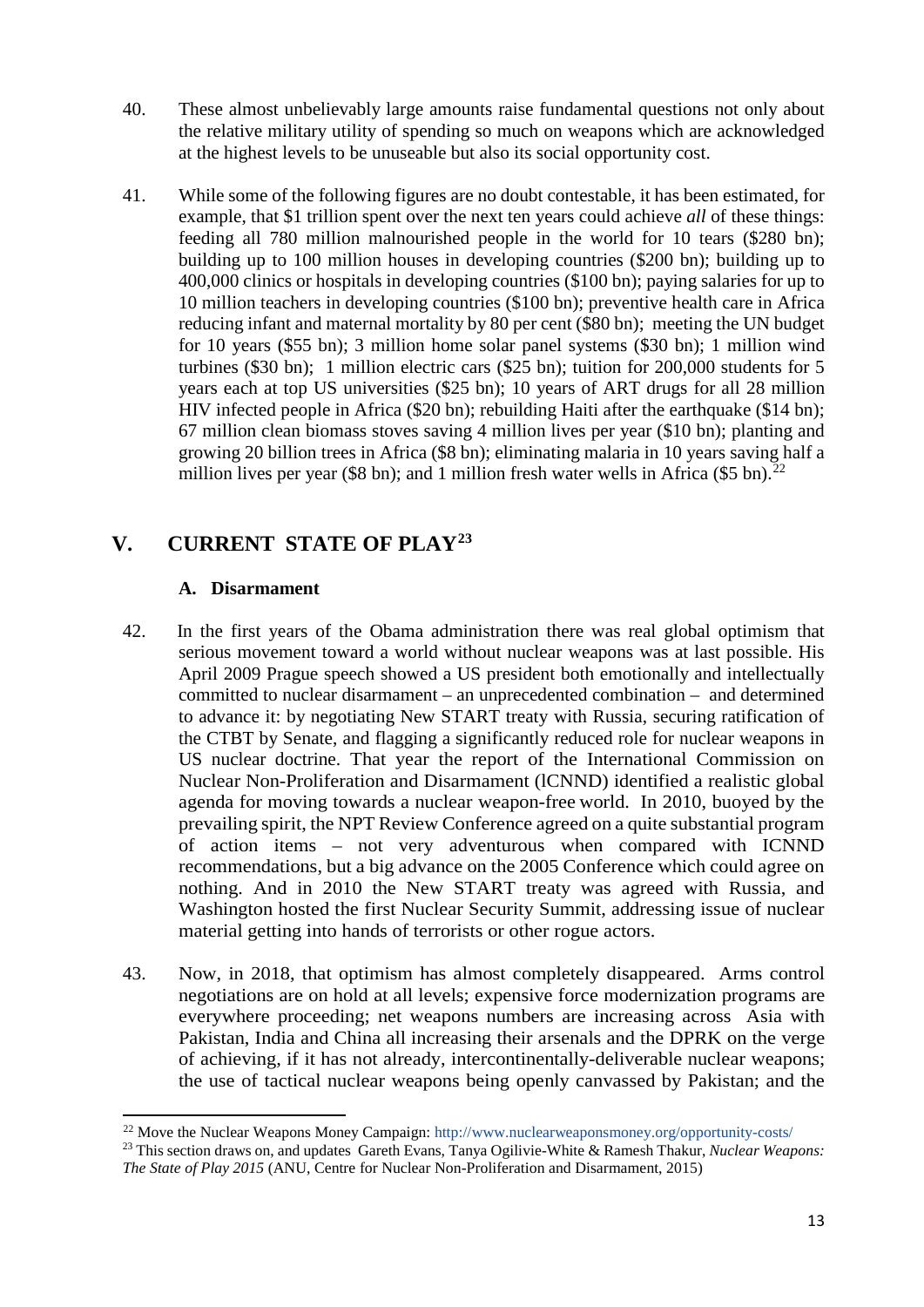Russian President talking up the useability of nuclear weapons, including tactical weapons, in language not heard since the Cold War years. There has been a depressingly casual re-embracing by policymakers almost everywhere of all the old Cold War language about the utility of nuclear deterrence – the absolute necessity of nuclear weapons to keep the peace, at least between the major powers.

- 44. The latest United States Nuclear Posture Review (NPR), <sup>[24](#page-13-0)</sup> released by the Pentagon in 2018, is a particularly troubling throwback, not only in its explicit reversal of the Obama administration's efforts to reduce reliance on nuclear weapons, and its commitment to not only replace an ageing arsenal but supplement it with two new missiles, but above all in its commitment to expand the nuclear mission to certain 'non-nuclear strategic attacks'. While the NPR states that the use of nuclear weapons will only be considered under 'extreme circumstances' to defend the 'vital interests' of the United States and its allies, it defines 'extreme circumstances,' which the 2010 NPR did not, to include 'significant non-nuclear strategic attacks' against 'U.S., allied or partner civilian population or infrastructure, and attacks on U.S. or allied nuclear forces, their command and control, or warning and attack assessment capabilities.' This is alarmingly wide.[25](#page-13-1)
- 45. All the present nuclear-armed states including the five who, as members of the Non-Proliferation Treaty, are committed to ultimate nuclear disarmament – pay at best only lip-service to that objective. None of the nuclear armed states has committed to any specific timetable for the major reduction of stockpiles – let alone their abolition. And on the evidence of the size of their weapons arsenals, their fissile material stocks, their force modernization plans, their stated doctrine and their known deployment practices, we have to conclude that all of them foresee indefinite retention of nuclear weapons, and a continuing role for them in their security policies.
- 46. **DPRK.** That said, in the case of North Korea, there is some small ground for hope that a properly conducted, seriously committed, step-by-step trust-building negotiation of the kind advocated by South Korean President Moon Jae-in could lead to Pyongyang giving up its present small nuclear armoury. How the US, and to a lesser extent China, play their roles will obviously be crucial. President Trump, whatever his motivations, did the right thing with his circuit-breaking June 2018 Singapore summit with Kim Jong-un. But with his manifestly superficial understanding of the issues, indifference to process, fragility of temperament, track record of total inconsistency, and being surrounded with advisers like John Bolton, it is hard for anyone to be confident that the ultimate outcome, which will necessarily involve protracted multilateral diplomacy, will be one of triumph or disaster.
- 47. **Humanitarian Consequences and the Nuclear Ban Treaty.** Apart from a possible breakthrough with the DPRK, the one very positive global disarmament development in recent years has been the rebirth of an international movement campaigning against the catastrophic humanitarian impact of any nuclear weapons

<u>.</u>

<span id="page-13-0"></span><sup>24</sup> See<https://dod.defense.gov/News/SpecialReports/2018NuclearPostureReview.aspx>

<span id="page-13-1"></span><sup>&</sup>lt;sup>25</sup> See Adam Mount, 'Trump's Troubling Nuclear Plan: How it Hastens the Rise of a More Dangerous World' :Foreign Affairs 2 February 2018 [https://www.foreignaffairs.com/articles/2018-02-02/trumps-troubling-nuclear](https://www.foreignaffairs.com/articles/2018-02-02/trumps-troubling-nuclear-plan)[plan;](https://www.foreignaffairs.com/articles/2018-02-02/trumps-troubling-nuclear-plan) and Adam Mount and Abigail Stowe-Thurston, 'What is US Nuclear Policy, Exactly?' Bulletin of the Atomic Scientists, 18 April 2018,<https://thebulletin.org/2018/04/what-is-us-nuclear-policy-exactly/>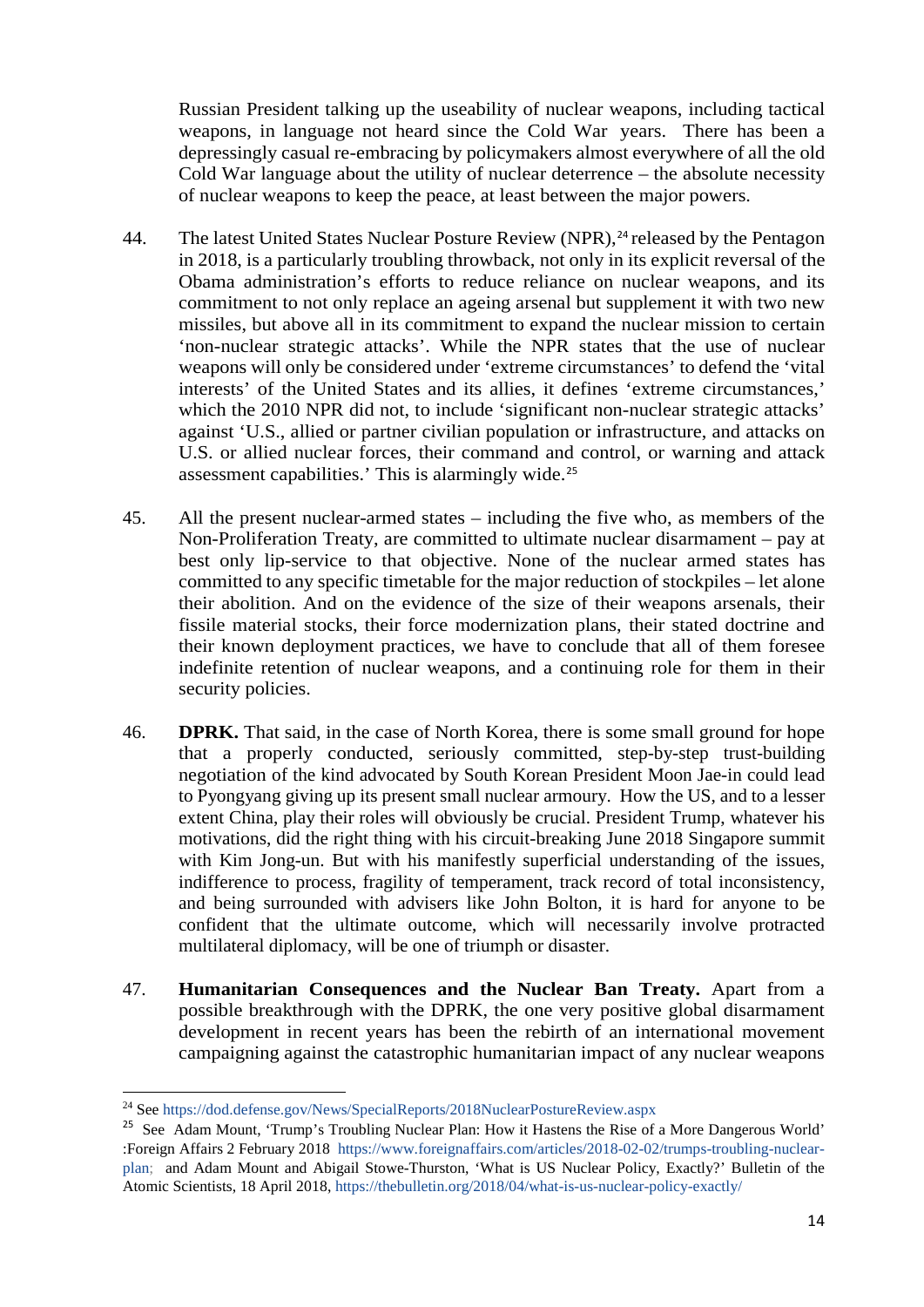use. The 'humanitarian consequences' theme articulated in the 2010 NPT Review Conference Final Document was picked up in a subsequent series of major conferences (in which a number of other governments including Switzerland and New Zealand played a major role) hosted by Norway in March 2013, Mexico in February 2014, and Austria in December 2014, culminating in wide endorsement of a 'Humanitarian Pledge', initiated by the [Austrian](https://en.wikipedia.org/wiki/Government_of_Austria) Government, to 'fill the legal gap for the prohibition and elimination of nuclear weapons.'

- 48. That in turn led, through a resolution of the General Assembly's First Committee, to the establishment of a special UN conference to 'negotiate a legally-binding instrument to prohibit nuclear weapons', which – although boycotted by all the nuclear armed states, and nearly all their partners and allies – produced the draft Nuclear Weapons Prohibition Treaty (NWPT, or 'Nuclear Ban Treaty') adopted by 122 states on 7 July 2017, the effect and utility of which is discussed in paras 64-70 below. The role played by civil society organizations in mobilizing support for this enterprise was recognized in the award of the 2017 Nobel Peace Prize to the International Campaign against Nuclear Weapons (ICAN).
- 49. But while a big normative advance, it is not clear that the Treaty at least in its present form – is going to have much practical effect. So far it has had much less traction not only with the governments that matter most, but broader publics, than might have been hoped. When it comes to visceral, emotional appeal, in the context of old fears resurfacing about Russia and new ones emerging about China, reliance on nuclear deterrence seems to trump the appeal of nuclear disarmament every time. And therein lies the challenge for The Elders and everyone else who understands the gravity of the existential risk that will continue so long as nuclear weapons exist: a more nuanced approach than full-blooded campaigning for the Nuclear Ban Treaty may be required. (See further Section V below)

#### **B. Non-Proliferation**

- 50. The 2015 NPT Review Conference failed to reach agreement about anything. Notionally this was because of the foot-dragging by key players on any kind of progress towards a Weapons of Mass Destruction Free Zone in the Middle East. But the underlying negative dynamic was, as always, the absolute unwillingness of the existing nuclear armed states to make any substantive moves toward disarmament. It proved impossible in this context to get any buy-in from the wider international community for a stronger non-proliferation regime, in terms of stronger safeguards measures, penalties for walking away from the Treaty, or anything else.
- 51. The lead-up to the 2020 NPT conference marking the 50th year of the treaty coming into force, and the  $25<sup>th</sup>$  anniversary of its indefinite extension – gives no ground for confidence so far that the outcome will be any better, with the nuclear weapon states as likely as ever to 'attempt to buy as much non-proliferation for as little disarmament as possible<sup> $26$ </sup> and many non-nuclear-weapon states likely to be as determined as ever – irrational though this may be – to refuse reinforcement of the non-proliferation regime in the absence of concessions on disarmament. But predictions of the Treaty's collapse if no agreement is again reached are probably unwarranted: muddle through stasis is

<span id="page-14-0"></span><sup>&</sup>lt;sup>26</sup> Kjelv Egeland, 'Kill the NPT Collapse Thesis', European Leadership Network (ELN) 20 July 2018: <https://www.europeanleadershipnetwork.org/commentary/kill-the-npt-collapse-thesis/>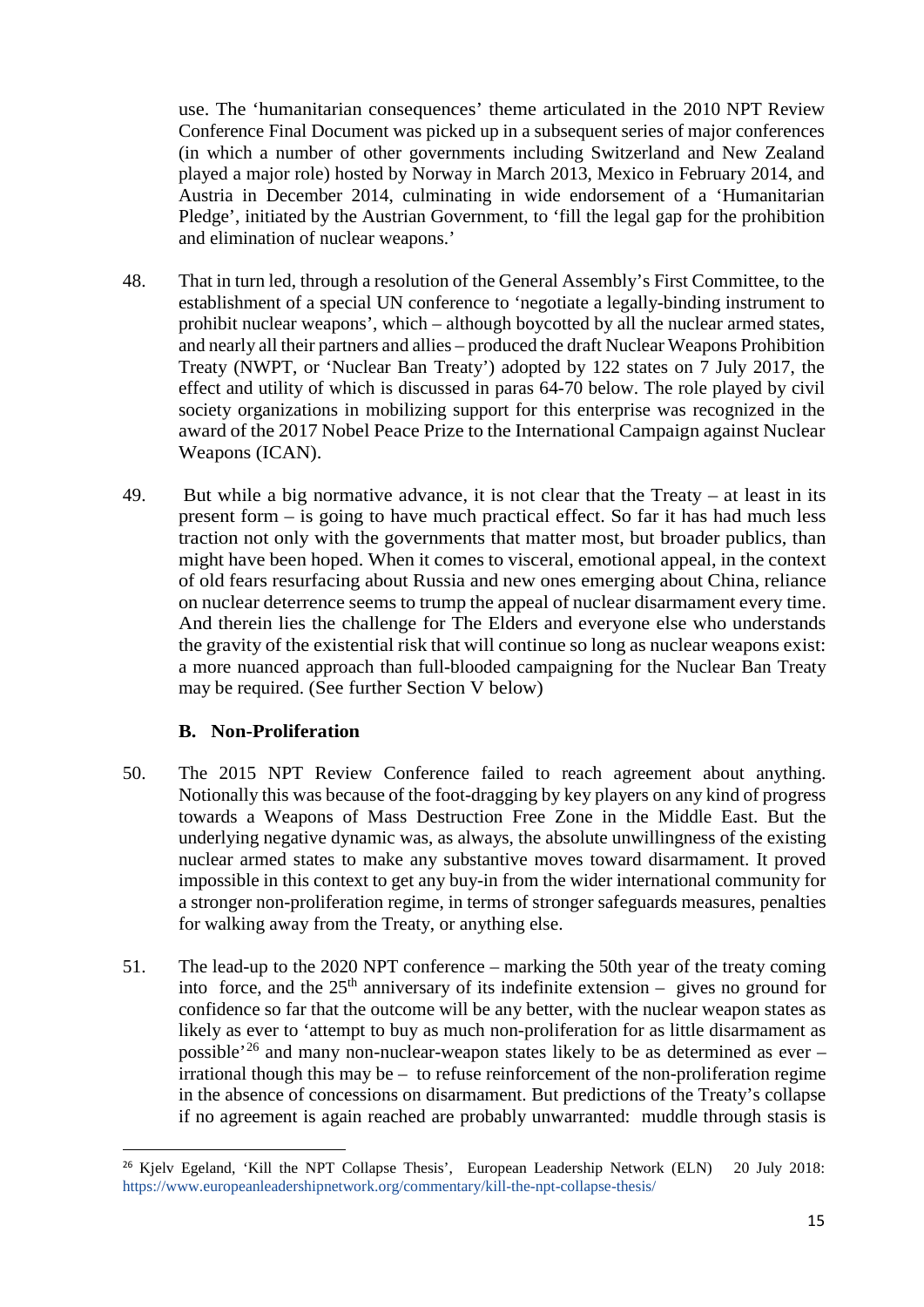the most likely outcome.<sup>[27](#page-15-0)</sup>

- 52. There has also been a depressing immobility on the two crucial building blocks for both non-proliferation and disarmament. On the Fissile Material Cut-off Treaty (FMCT), the proposed ban on the future production of any fissile material for nuclear weapons, despite years of trying in Geneva, serious negotiations have yet to even commence. And the Comprehensive Test Ban Treaty (CTBT) remains to be finally ratified into effect: there is no good reason why countries like China, India and Pakistan should make their own ratification dependent on the United States moving first, but they have chosen to shelter behind the obduracy of the US Senate.
- 53. **Iran.** The one piece of unequivocally good news about non-proliferation in recent times – at least until the advent of the Trump administration – was the Joint Comprehensive Plan of Action (JCPOA) deal concluded with Iran by the P5 plus Germany and the EU in 2016 (albeit ten years later than it could have been reached had the Western powers been more flexible). As The Elders have made clear in their own statements, there is nothing to dislike in an agreement which is intended to deliver a complete end to a plutonium path to a bomb; very significant limitations, and inbuilt delays, into any enriched-uranium path to a bomb; an extension of any possible breakout timeline from the presently assessed 2-3 months to at least a year; all with highly intrusive international monitoring and verification to ensure that these strictures are observed. Particularly when the only alternatives the critics have ever been able to offer are either sanctions continuing to be applied, with no likely result other than Iran's nuclear progress proceeding completely unhindered, or military action, which is almost universally acknowledged as not likely to delay any nuclear program by more than three years or so, and which is certain to unleash a storm of retaliatory action by Iran in the region and beyond.
- 54. Notwithstanding the strength of the case, and overwhelming international support, for the JCPO, the United States has now walked away from it, and re-imposed heavy financial sanctions which no compensatory measures by the EU are likely to mitigate. The result, inevitably, has been no sign of capitulation by Iran to US demands for a renegotiated, even more demanding, agreement; rather, on the contrary, a strengthening of more extreme, and a weakening of more moderate voices, within the country

#### **C. Nuclear Security**

<u>.</u>

55. Getting the international community serious about measures to improve nuclear security – to ensure that nuclear weapons and fissile material do not get into the wrong hands – should be the easiest of all nuclear policy issues to advance, because no state is actually against this, either in principle or in practice. But less than might have been hoped was achieved by the series of Nuclear Security Summits initiated by President Obama in Washington in 2010, and followed through with later sessions in Seoul in 2012, The Hague in 2014, and Washington again in 2016. There is now plenty of international regulatory architecture, and many announced national implementation measures. But

<span id="page-15-0"></span><sup>&</sup>lt;sup>27</sup> See Egeland, op cit, and Tariq Rauf, Fiftieth Anniversary of the Nuclear Non-Proliferation Treaty: Preparing for a Successful Outcome', APLN/CNND Policy Brief No.48, November 2017: www.a-pln.org/briefings/briefings/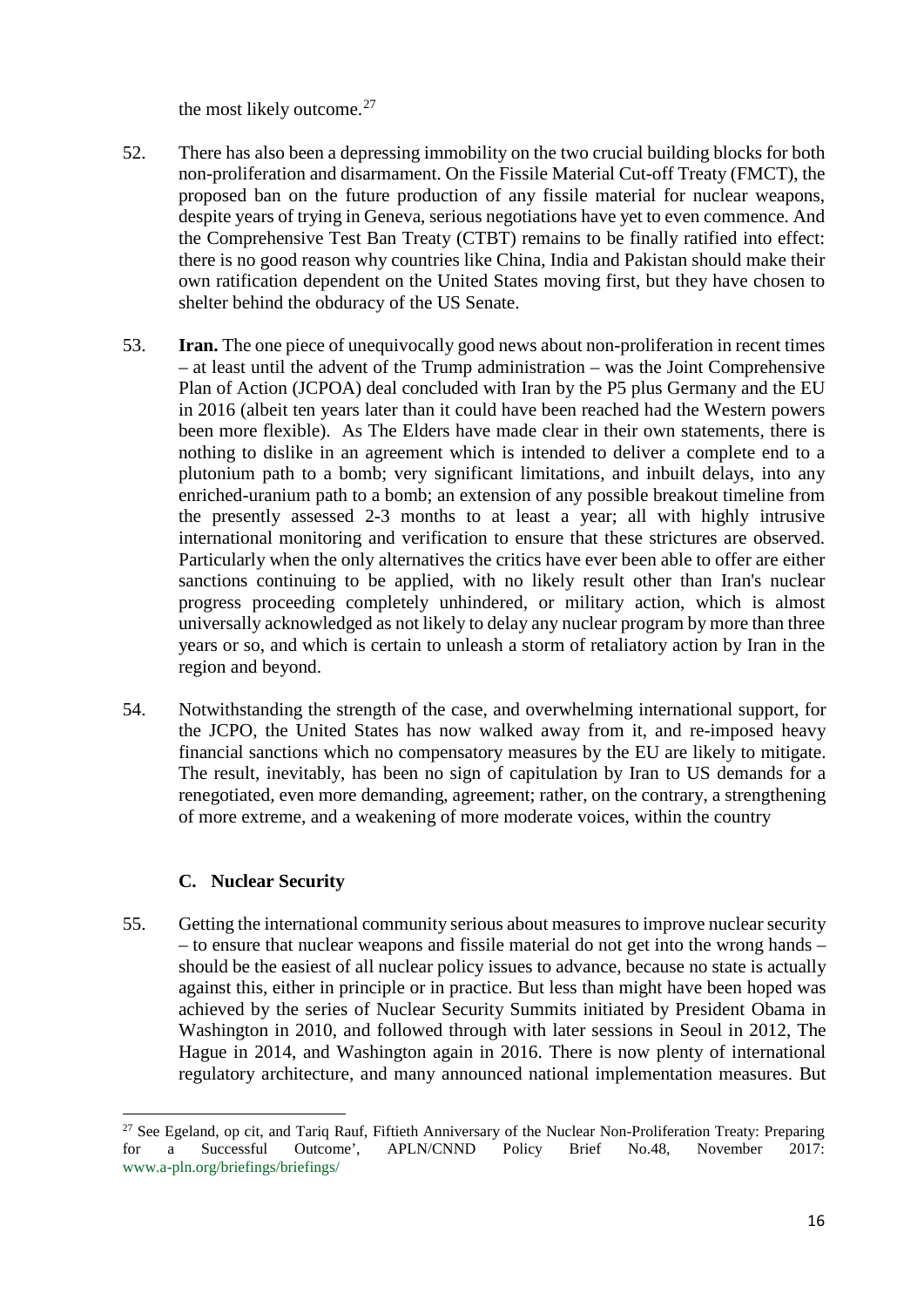there is still not enough transparency or accountability for anyone to be really confident that enough is actually changing on the ground.

56. In particular, none of the new or expanded nuclear security instruments address sensitive nuclear material (HEU and plutonium) under military control, which represents 85 per cent of the world's total; there is much more that needs to be done in setting overarching international standards; and to the extent that the new or expanded measures create obligations or commitments, there is practically no provision anywhere for international accountability.

### **VI. NUCLEAR ARMS CONTROL: A REALISTIC AGENDA**

#### **A. General Approach**

- 57. The first order issue for any serious nuclear campaigner must be, and remain*, disarmament*. The nuclear threat will continue to hang over the world until the last nuclear-armed state destroys its last weapon, and the world has to get serious, now, about serious movement toward that objective. That means the five original nuclear weapon state members of the NPT getting serious, in a way that they have never been in the past, about their explicit commitment under Article VI of that Treaty to go down that path. And it also means the four nuclear-armed elephants outside the NPT room – India, Pakistan and Israel, now being rapidly joined by the DPRK – seriously accepting the need for them, too, to become part of that global movement.
- 58. Reducing and ultimately eliminating the stockpiles of the nuclear armed states is critical in its own right – because of the catastrophic impact of those weapons being used, and the very high probability of that happening, whether by design or, more likely, accident or miscalculation. Getting serious about nuclear disarmament is also a critical precondition for non-proliferation: so long as any states have nuclear weapons, others will want them; and in the absence of visible movement toward disarmament by the nuclear weapons states, no strengthening of the NPT regime will be possible, and indeed its very survival will be at risk.
- 59. As to nuclear non-proliferation, which all the nuclear armed states find easy to support to the extent it maintains the status quo, this is  $-$  for all its obvious importance  $-$  a second-order issue to the extent that it depends for its achievement on serious movement on the central issue of disarmament. And in this context nuclear security – which everybody except would-be terrorists supports – is a third order issue. Again, it obviously matters that efforts continue to improve global and national protection regimes. But disarmament must be the central focus for those worried about the existential risk to life on this planet as we know it which is posed by nuclear weapons.
- 60. In campaigning for disarmament the most fundamental task key to movement on almost everything else – is to challenge head-on the Cold War mindset which is still so extraordinarily evident among so many policymakers. Old habits of thought about nuclear weapons, and the strategic rewards of nuclear deterrence in particular, die hard. Too often the only focus is on capability, not the much more positive story about intent – the extreme unlikelihood that any state will deliberately initiate a nuclear war. Too often the only scenarios that matter are the absolute worst-case ones, not those bearing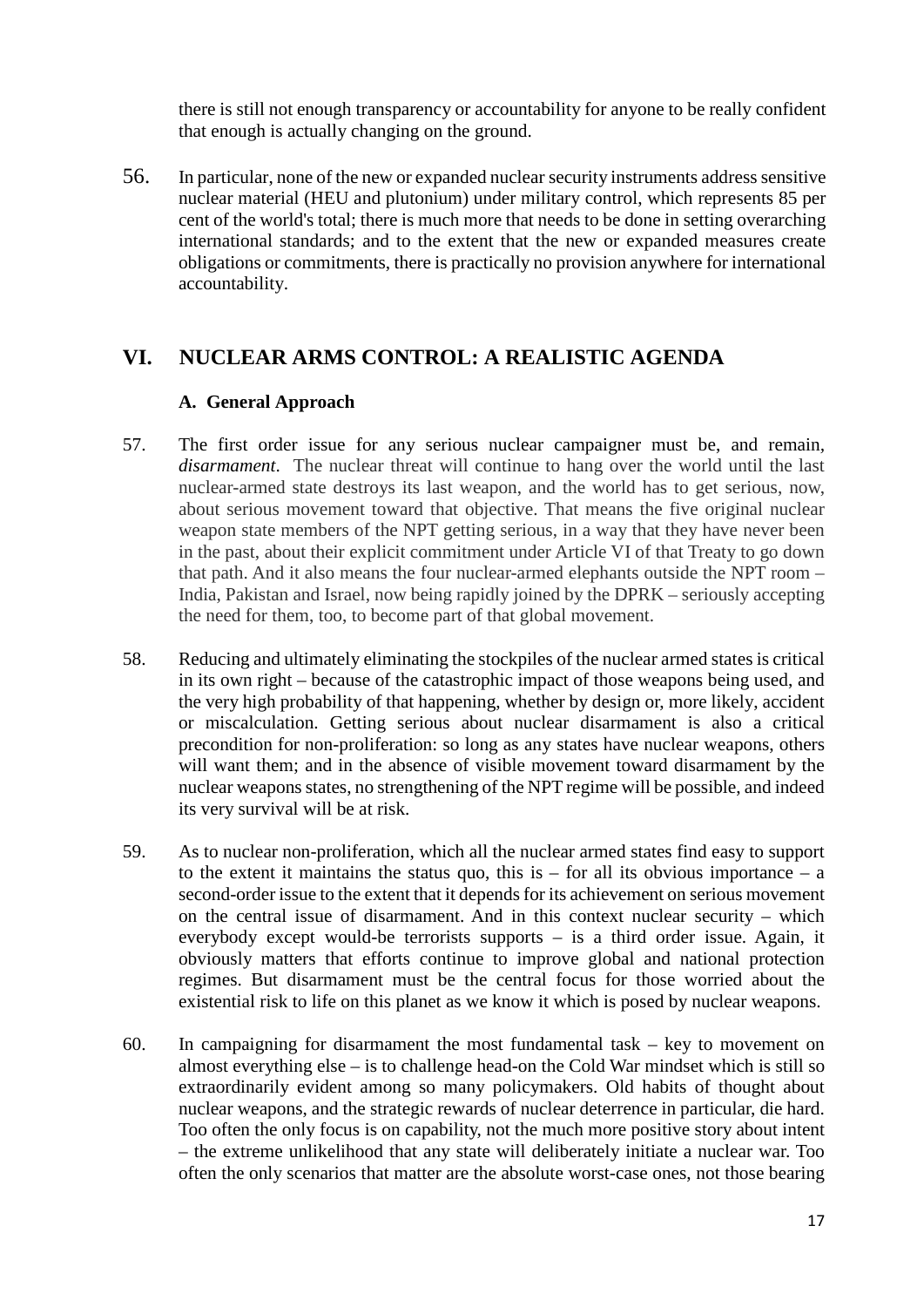any relationship to real world probability. Too often the only language of analysis is arithmetical, and not remotely ethical. Too often the lazy and complacent point is made, as if it were a knockout argument, that nuclear weapons will always be with us because they 'can never be uninvented', when the obvious response is 'of course they can never be uninvented, but they can be *outlawed*, just as chemical and biological weapons have been.'

- 61. The critical need in this context is for respected and influential global opinion leaders to make not just the emotional but intellectual case for abolition, deploying all the arguments spelled out in Sections II, III and IV of this paper. As discussed in Section VII below, this may be the dimension in which The Elders can add most value.
- 62. There is one very important cautionary note in all of this. If progress is to be made on disarmament, it is crucial that those who are passionate about achieving a nuclear weapon free world bring some clear-eyed realism to the project, and not make the best the enemy of the good. The argument for nuclear disarmament, and for a timeline in getting there, has to be made in a way that is seen as credible, not hopelessly *in*credible, by policymakers. And that means being very careful about how the 'global zero' objective is articulated, and about putting all campaign eggs in the basket of the newly minted Nuclear Ban Treaty, which is manifestly not going to get buy-in from the nuclear armed and umbrella states, now or perhaps ever (as further discussed below, paras 64- 70). The reality is that nuclear weapons elimination is only ever going to be achievable on an incremental basis
- 63. The nuclear-armed states, and those who travel with them, are in fact right to say, as they do, that only a step-by-step approach can ever produce results. But they lose all credibility when they extol that approach and then do absolutely nothing to indicate that they are even contemplating taking any steps at all – which is the current reality. There is a way forward on all this: a credible and achievable step-by-step agenda, involving two clear stages – first minimization, then elimination – was in fact mapped with some precision by the Australia-Japan initiated International Commission on Nuclear Non-Proliferation and Disarmament in 2009. Its elements are described below, paras 71-8.

#### **B. Responding to the Nuclear Ban Treaty**

- 64. The NWPT (referred to hereafter as the Nuclear Ban Treaty) negotiated to conclusion and opened for signature in 2017 and now on its way to ratification into effect, has not been a waste of time, nor has it been counter-productive. The treaty-making enterprise – and the humanitarian consequences movement from which it was born – has already generated real normative momentum, and will continue to do so. Global stigmatization, delegitimization, and the political will to prohibit nuclear weapons may not be sufficient conditions for their elimination, but they are necessary conditions. And whether the nuclear armed states like it or not – and whether others believing they are sheltering under their nuclear umbrella like it or not – that is the mood that is out there in the rest of the world. But the Nuclear Ban Treaty is not going to directly produce any practical, operational arms control results any time soon, or maybe ever.
- 65. The Treaty is not modest in its scope, seeking to ban outright the development, possession, use, threat of use, stationing or transfer of all nuclear weapons; and weapons states joining the treaty commit to their to immediate removal from operational use and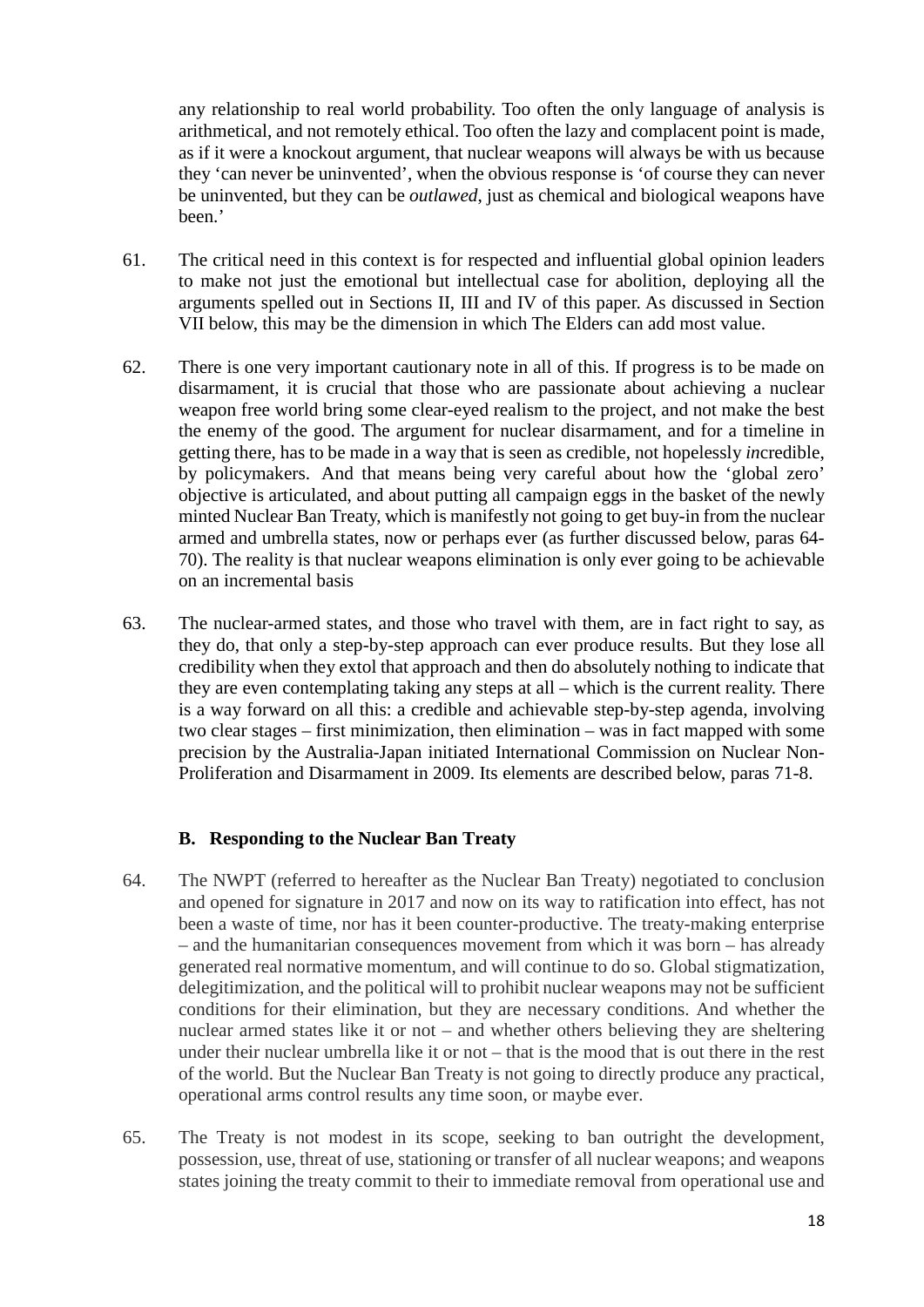time-bound destruction. But it becomes quickly obvious, on even a superficial reading, that its aspirations are normative rather than practical. It has more preambular paragraphs describing the principles which have energised it than there are substantive operational paragraphs. It has been designed, above all else, to make clear that the great majority of UN member states regard nuclear weapons as morally unconscionable and want to see them completely prohibited. It was drafted and negotiated much more speedily than has been normal for arms control treaties of any significance, without any real attention at all to it being a practically implementable blueprint for change.

- 66. The Treaty in its present form has a number of obvious weaknesses which will inhibit buy-in from the countries it needs to attract if it is to make any direct impact on reducing the world's nuclear stockpiles. First, in its safeguards provisions: weapons states are not likely to be encouraged to relinquish their weapons when by doing so they will be held to a higher standard than non-weapons states (including potential proliferators like Egypt and Saudi Arabia who have not committed to the strongest form of safeguards, the IAEA Additional Protocol). Second, it is very light on the crucial question of verification – that's for a competent international authority to be designated in due course by the States Parties. Third, it is silent on the even more crucial question of enforcement: understandably enough, because the issue of how to respond to a rogue state breakout in a nuclear weapons free world is one to which no-one has at the moment a credible solution. And fourth, the provision that nuclear armed states joining the treaty must submit to a time-bound program for the complete and irreversible elimination of their stockpiles is not likely to be very attractive to those states nervous about going to zero while others still have nuclear weapons.
- 67. The reality is that none of the existing nuclear armed states, or their allies or treaty partners, have endorsed the draft treaty or will join it any time soon – or indeed for the indefinitely foreseeable future. With the sole exceptions of the Netherlands, which voted against it, and Singapore, which abstained, none even participated in the negotiations, as they should have if they wanted to get the best possible text, or even just get their concerns into the debate.
- 68. In this context, a judgment has to be made by those passionately in favour of nuclear disarmament as to how much time and effort should be put into campaigning to raise the profile of the NWPT and to secure the maximum number of adherents to it. That approach may be working well with the Ottawa and Oslo treaties on land mines and cluster bombs, where – despite a number of significant states holding out against their abolition – the normative consensus against them continues to consolidate and grow, to the extent now that it is possible to imagine achieving in the not too distant future a world in which these weapons are simply no longer used. But the stakes are much higher with nuclear weapons – given their existential destructive power, the psychological commitment to their retention by so many of the nuclear armed states, and the fear that each of them have that even if they go collectively to zero they will be vulnerable to rogue state breakout in the absence of effective verification and enforcement machinery. It just not credible to think that the present treaty, by itself, can get us to where we want to go.
- 69. The more productive course would be to argue for a process which has as its very clear *ultimate* destination a treaty with all the prohibition contained in the present Nuclear Ban Treaty – together with a very detailed set of verification and enforcement provisions that would make those prohibitions deliverable – but which at the same time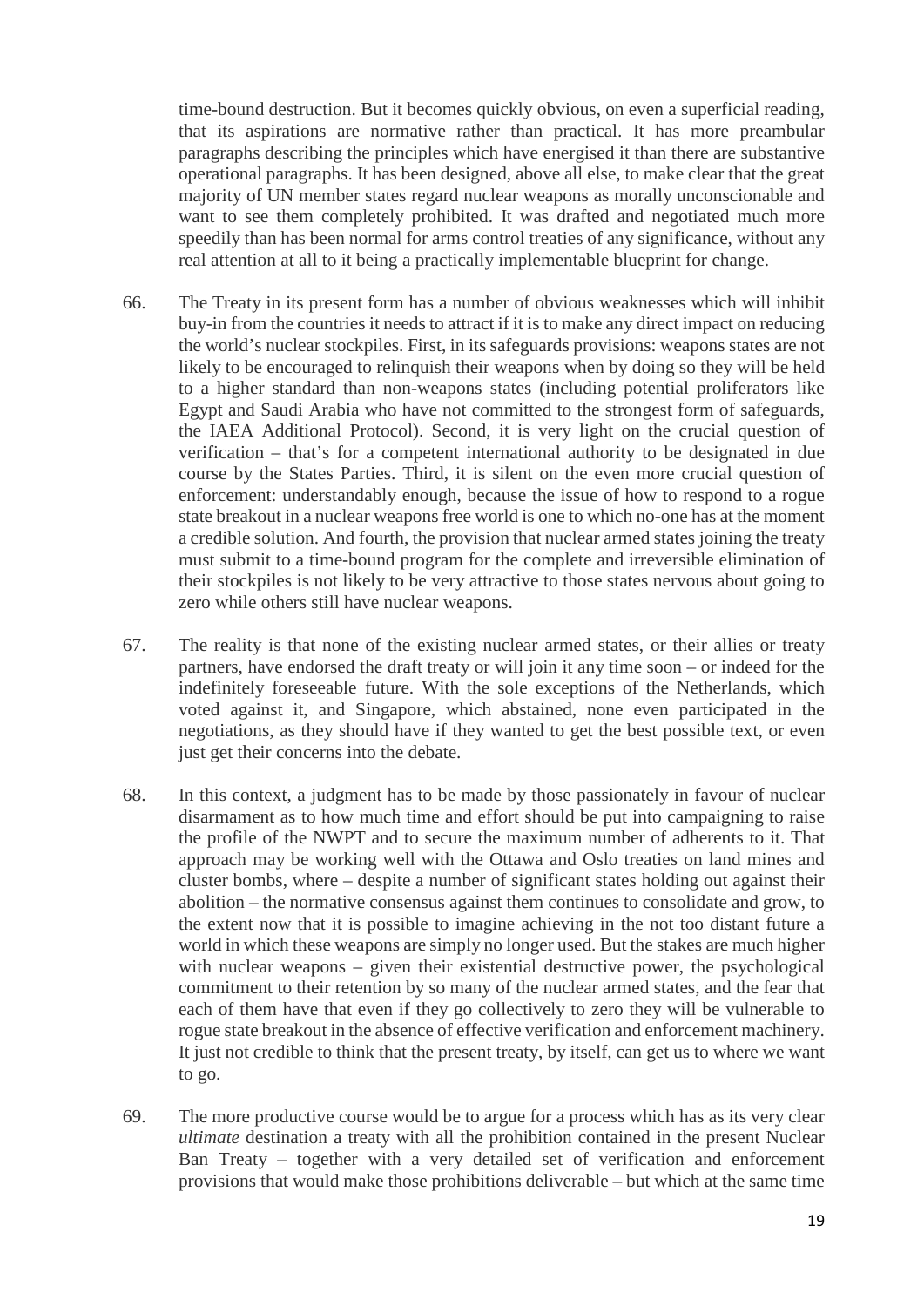acknowledges the reality that nuclear weapons elimination is only ever going to be achievable on a step-by-step basis, and builds into its present all-or-nothing fabric a series of way-stations.

70. It is not suggested that states be actively *dis*suaded from signing and ratifying the Nuclear Ban Treaty: having it come into force would give disarmament further normative momentum. But if they are determined to go down the international law route, they should be encouraged to focus more on creating the conditions for another treaty regime – sitting alongside and complementing the Ban Treaty, or eventually replacing it – that would more readily facilitate buy-in to the process by those states who now will have nothing to do with it. A new, more complicated, and more nuanced treaty – or sequenced set of treaties or agreements, bilateral or multilateral – might not have the visceral, emotional appeal of the simple outright bans embodied in the present treaty. But this approach might help us get rather faster to where most want to go.

#### **C. A Credible Two-Phase Disarmament Agenda**

- 71. The 2009 report of the International Commission on Nuclear Non-Proliferation and Disarmament (ICNND), *Eliminating Nuclear Threats: A Practical Agenda for Global Policymakers* argued that progress toward disarmament could only be made by recognising that two distinct stages would have to be involved: first, 'minimization' (for which a credible medium-term target date could be set), then 'elimination' (for which no credible target date could be set until the whole process was much more advanced). No straight-line continuity could be assumed between the two stages, not only because there will inevitably be psychological and geopolitical barriers to moving from low numbers to zero in the world as we can envisage it for the foreseeable future, but also because there are formidable technical barriers of verification, and especially enforcement, that will have to be surmounted as well.
- 72. The *'minimization'* objective has four key components, which might be referred to as the '4  $Ds$ ':
	- 1) *Doctrine*: Every nuclear armed state should make an unequivocal 'No First Use' (NFU) declaration, committing itself not to use nuclear weapons either preventively or preemptively against any adversary, keeping them available only for use or threat of use by way of retaliation following a nuclear strike against itself or its allies. The more such a state also acts on the other three 'Ds' below, viz. de-alerting, reducing deployments, and decreasing stockpiles, the greater will be the practical credibility of its NFU declaration.

If not prepared now to make such a declaration, every such state should at least accept the principle that the *sole purpose* of possessing nuclear weapons – until such time as they can be eliminated completely – is to deter others from using such weapons against that state or its allies (as President Obama was in 2010 until, unhappily, dissuaded by some of his NATO and Asia Pacific allies).

Of the nuclear armed states, only China and India currently claim to be committed to NFU. The US, in the [2018 Nuclear Posture Review](https://fas.org/wp-content/uploads/media/2018-Nuclear-Posture-Review-Version-2.pdf) stated clearly that it does not maintain a NFU policy on the grounds that U.S. response options must remain flexible to deter nuclear and non-nuclear attacks; Russia formally abandoned an earlier pledge in the 1990s; France has long maintained a first-use posture, and the UK, Pakistan and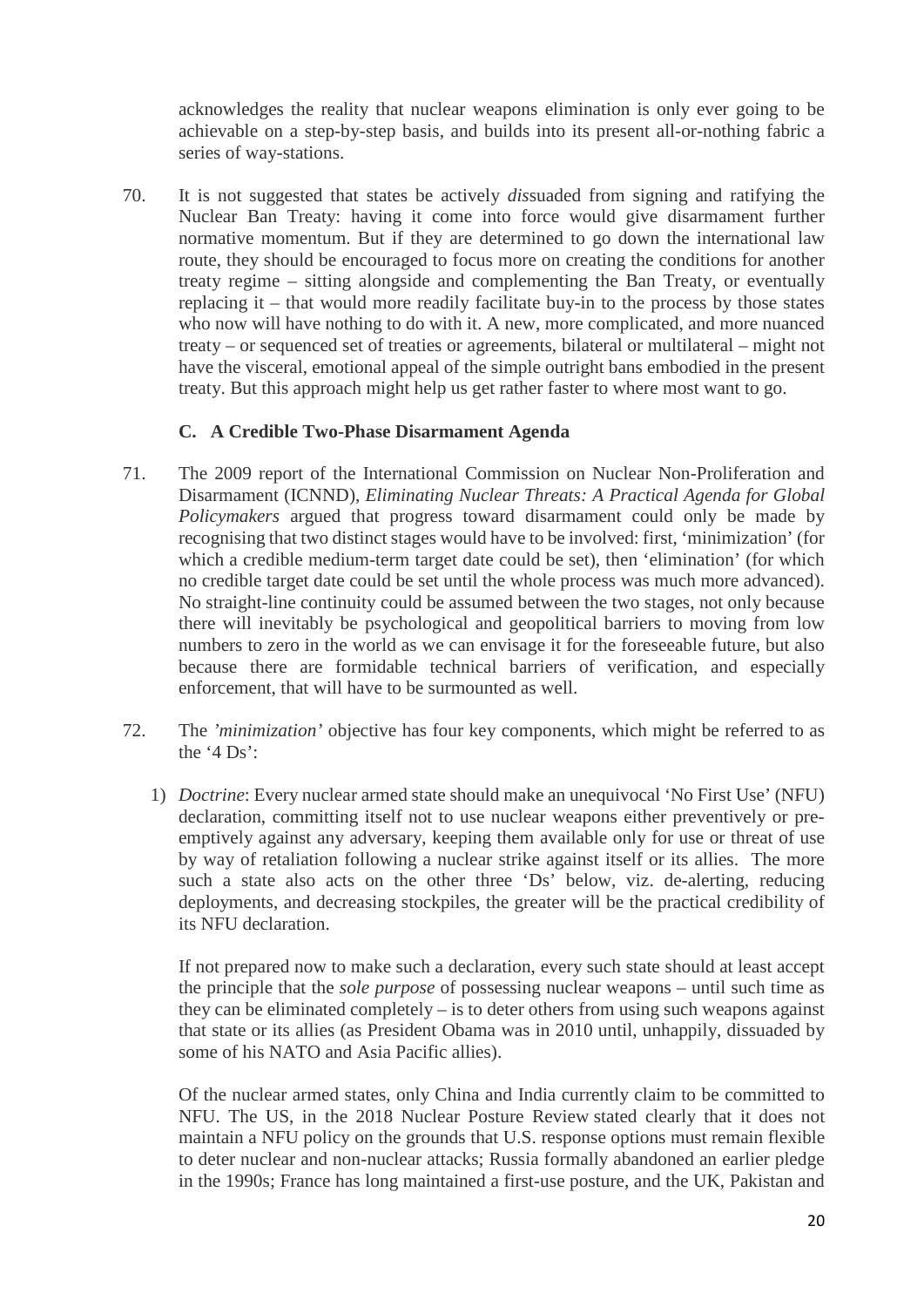North Korea have not ruled it out; and Israel, as ever, continues to refuse to confirm that it even has nuclear weapons. Moving down the path to NFU will not be easy, but is essential. [28](#page-20-0)

2) *De-alerting*: With nearly 2,000 US and Russian weapons remaining on dangerously high launch alert status – ready to be launched within minutes of receiving information (or misinformation) about an opponent's attack, the risk remains very high of nuclear war being triggered by accidental, mistaken or unauthorized launches as a result of human or system failure. The highest priority must be given to taking as many weapons as possible off that status and generally lengthening the decision-making fuse.

As difficult as this has proved, even during the less fraught Obama years, making bilateral negotiating progress will be crucial in developing a global norm against retaining or adopting prompt launch postures. While this is an inherently complex process, with it generally being acknowledged, e.g., that de-alerting will more difficult to verifiably achieve with submarine than land-based forces, blueprints abound for how this might be done on an incremental basis.<sup>[29](#page-20-1)</sup>

3) *Deployment.* With some 4,000 of the world's stockpile of 14,500 nuclear weapons operationally deployed (the rest being held in reserve or, in the case of around 5,000 US and Russian weapons, notionally retired and earmarked for dismantlement), an important minimization way-station must be to drastically reduce that number. Extension of the US-Russia New START treaty, which reduces the number of each side's deployed strategic weapons and is due to expire in 2021, is a crucial next step in this enterprise.

It is probably unavoidable, so long as nuclear weapons exist, that states will want to retain demonstrably survivable retaliatory forces, with some weapons – especially those on missiles on submarines at sea – kept intact and useable at short notice. It is also the case that nuclear force postures will be influenced by other factors like the perceived effectiveness of missile defence systems, major disparities in conventional force deployments, and the potential deployment of weapons in space. But in a world serious about moving, however cautiously, to nuclear disarmament, it ought to be possible for the great majority of nuclear weapons – particularly those of the US and Russia – to be not only taken out of active deployment, but at least partially dismantled as well, significantly lengthening the time between decision-to-use and actual use.<sup>[30](#page-20-2)</sup>

4) *Decreased numbers*. The ICNND report set as the minimization target a global total of no more than 2000 nuclear warheads, with the US and Russia reducing to a total of 500 nuclear weapons each, with no increase (and desirably significant reductions) in the arsenals of the other nuclear armed states. With the non-US/Russian stockpiles now

**.** 

<span id="page-20-0"></span><sup>&</sup>lt;sup>28</sup> See generally on NFU the ICNND report, op cit n.2, pp.172-8, Evans et al, State of Play 2015, op cit n.23, pp. 47-8, and the symposium in *Journal for Peace and Nuclear Disarmament, vol 1 no 1,* May 2018, pp. 102-68.

<span id="page-20-1"></span><sup>&</sup>lt;sup>29</sup> See , e.g., 'US Nuclear Policy and Posture: Increasing Warning and Decision Time', NTI, 1 February 2018: <https://www.nti.org/analysis/articles/us-nuclear-policy-and-posture-increasing-warning-and-decision-time/> The issue is fully discussed in ICNND report, op cit n.2, pp.178-9 and Evans et al, State of Play 2015, op cit

n.23, pp.56-62

<span id="page-20-2"></span><sup>&</sup>lt;sup>30</sup> On the 'minimization agenda' relevance of deployment, and associated transparency issues, see ICNND report, op cit n.2, pp. 75-6 and 178-81. On current nuclear force postures, see SIPRI Yearbook 2018, op cit n. 6, Chapter 6, World Nuclear Forces.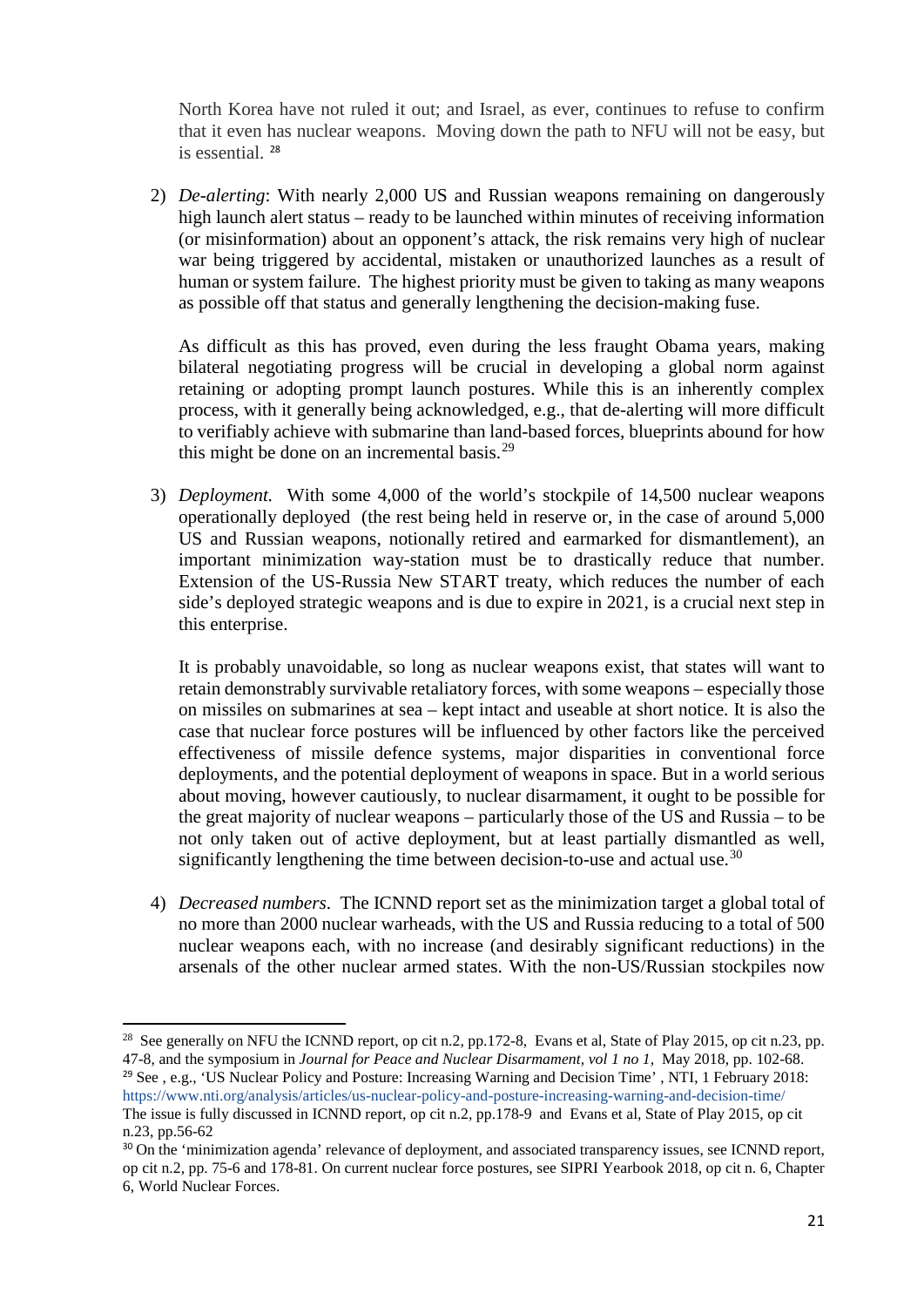approaching 1,200 weapons, that target will have to be adjusted accordingly, but it still remains a broadly credible objective for the medium term.

The crucial ingredient here is US and Russian leadership: holding 92 per cent of the world's arsenal as they do, there is little prospect that others will show restraint in the absence of massive cuts from the big two. As implausible as such movement seems with Trump and Putin in office, it is important to continue strongly making the argument that, even if one believes in nuclear deterrence, it can be maintained with much very much lower numbers. $31$ 

- 73. The ICNND's minimization target date was set fifteen years ahead: while achievement of this objective by around 2025 seemed possible in the international environment of 2009, it unhappily looks much more elusive now. But going back to the hard grind of step-by-step arms control negotiations, both bilateral and multilateral, is the only path to a safer and saner nuclear world. A world with very low numbers of nuclear weapons, with very few of them physically deployed, with practically none of them on high-alert launch status, and with every nuclear armed state visibly committed to never being the first to use nuclear weapons, would still be very far from being perfect, and no-one should even think of settling for that as the end-point. But a world that achieved these objectives would be a very much safer and saner one than we live in now.
- 74. As to the *elimination* target, as difficult as it will be to reach the minimization target within any reasonable time-frame, it has to be acknowledged that getting to global zero will me much tougher still. It will be perceived by all the relevant players as not just further steps in the same game, but a different game, and one for which it not remotely possible at this stage to set a credible concluding date.
- 75. Geopolitical factors will be very much in play: states in dangerous neighbourhoods, like South Asia, North East Asia and the Middle East are going to be very hard to persuade to give up their nuclear weapons unless and until the underlying tensions in those regions are basically resolved, however unuseable those weapons might be by any rational calculation. So will psychological (or what might be called 'testosterone') factors: states like France, and perhaps Britain as well – for whom nuclear weapons have long seemed to be more a matter of national status and prestige than anything very evidently advancing their security – will have to be persuaded that their standing won't decline.
- 76. Every nuclear armed state is going to have to be persuaded that verification and above all – enforcement arrangements are in place that will ensure absolutely that no state will be able to rearm without being detected in ample time, and that it will be able to be stopped from going further, without the kind of inhibition created by present Security Council veto rights. The verification issue is a big challenge for safeguards specialists, and for the IAEA as well as the obviously best qualified institutional candidate for this role, but the UK and Norway are working hard now with the US on shaping a verification regime that will work in a global zero world, and real progress seems

<span id="page-21-0"></span><sup>&</sup>lt;sup>31</sup> A 2012 US study led by former Vice-Chairman of the Joint Chiefs of Staff, General James Cartwright, and then Senator Chuck Hagel set an initial target of 900 weapons each, of which only half would be in reserve; and another study in 2010 by the the Strategic Plan and Policy Division of the US Air Force set the minimum necessary US total as low as 311: discussed in Evans et all, State of Play 2015 , op cit n. xxx, paras 127-130.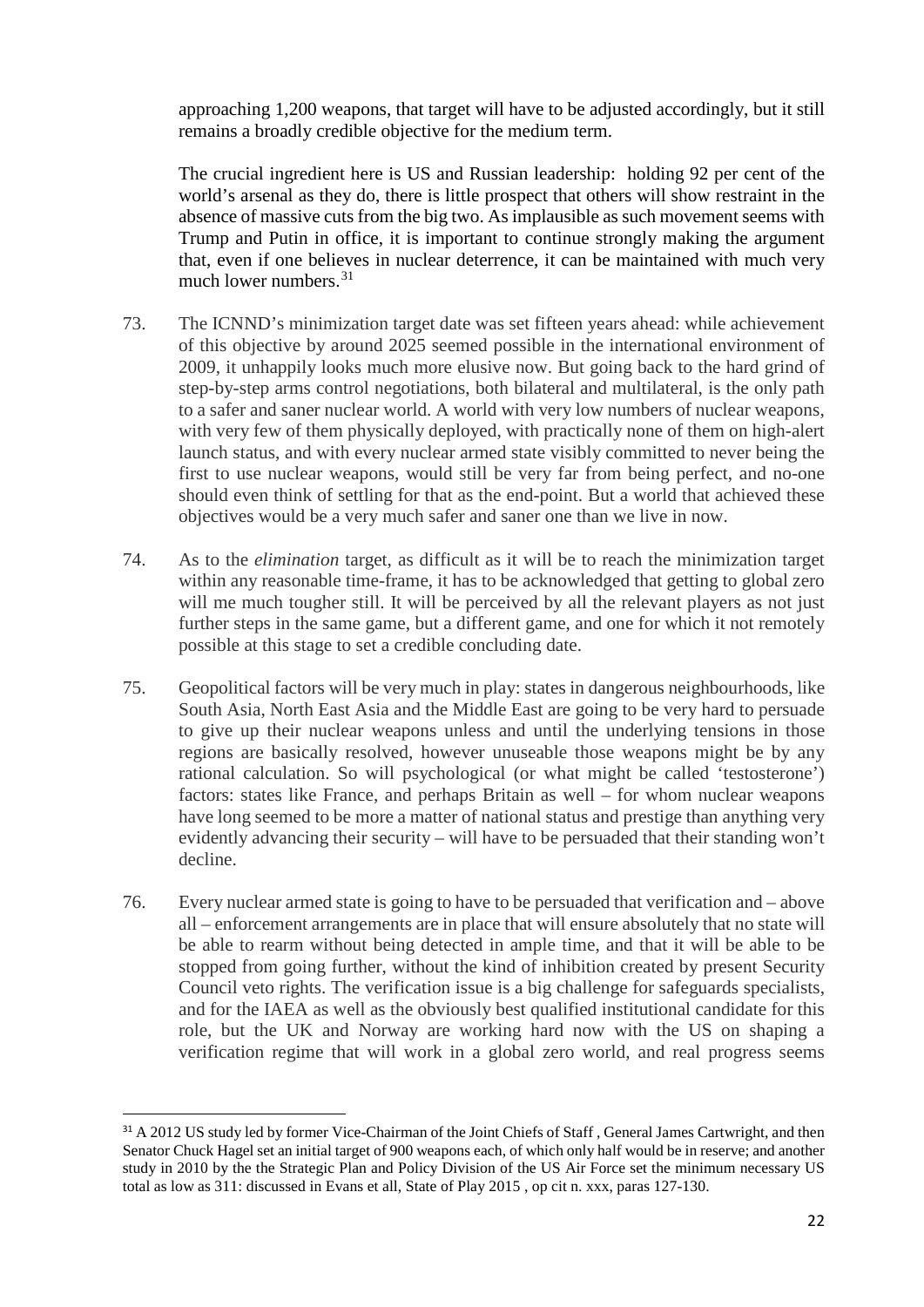possible on this front. Enforcement is, however, a much tougher nut to crack, with not even a conceptual solution presently in sight.

- 77. The point is not to be spooked by these realities, but to regard them as challenges that can and will, over time, be overcome. Just as pessimism can feed on itself, so too are positive developments self-reinforcing. What seems unthinkable now is likely to seem much more achievable ten years from now if 'minimization agenda' momentum develops.
- 78. The approach taken by the ICNND to the idea of a nuclear ban treaty described in its report as a 'Nuclear Weapons Convention' – bears emulating now. Negotiating a 'campaign treaty' like Oslo and Ottawa was not thought likely to be productive in the nuclear context, involving as this does much more complex issues than land mines or cluster bombs. But it was proposed that work commence on drafting and building political support for a comprehensive Convention, with provisions as workable – and enforceable – as possible, with the object of having, after as many years as it took, a fully worked-through draft available to inform and guide multilateral disarmament negotiations as they gained momentum. [32](#page-22-0)

#### **D. Other Items on the Nuclear Agenda**

- 79. The ICNND report did not, of course, concern itself only with disarmament: it had a number of specific recommendations to make on non-proliferation and what were described as 'building blocks for both disarmament and non-proliferation', all of which still remain pertinent today, and all of which need continuing strong advocacy. But how many of them can, realistically, be effectively addressed by The Elders, is a question addressed in Section VII below.
- 80. On non-proliferation the detailed recommendations made by ICCND included those with respect to:
	- 1) *Safeguards.* Supplementing the traditional focus on accountancy tracking the flow of materials inside civil reactors and ensuring there is no diversion to military purposes – with a proper, disciplined detection system, as embodied in the voluntary 'Additional Protocol' which has not yet been universally embraced.
	- 2) *Withdrawal.* Ensuring that a state purporting to walk away from the NPT perhaps after spending years sheltering under it building weapons capacity in the guise of a peaceful program – does not do so without suffering some pain.
	- 3) *IAEA capacity building.* As well documented in particular by the Zedillo Commission report on the *Role of the IAEA to 2020 and Beyond[33,](#page-22-1)* the IAEA badly needs more personnel, expanded and updated laboratories and general budgetary support if it is to be able to do its monitoring and inspection job, and a hopefully expanded such job in the future, with maximum efficiency. But its member states have again, so far anyway, shied away from delivering much more than purely rhetorical support, with not even much of that evident in the NPT Review Conference outcome.

<u>.</u>

<span id="page-22-0"></span><sup>&</sup>lt;sup>32</sup> See ICNND report, paras 20.38-47 and Rec <sup>33</sup> Op cit, n.2 above

<span id="page-22-1"></span>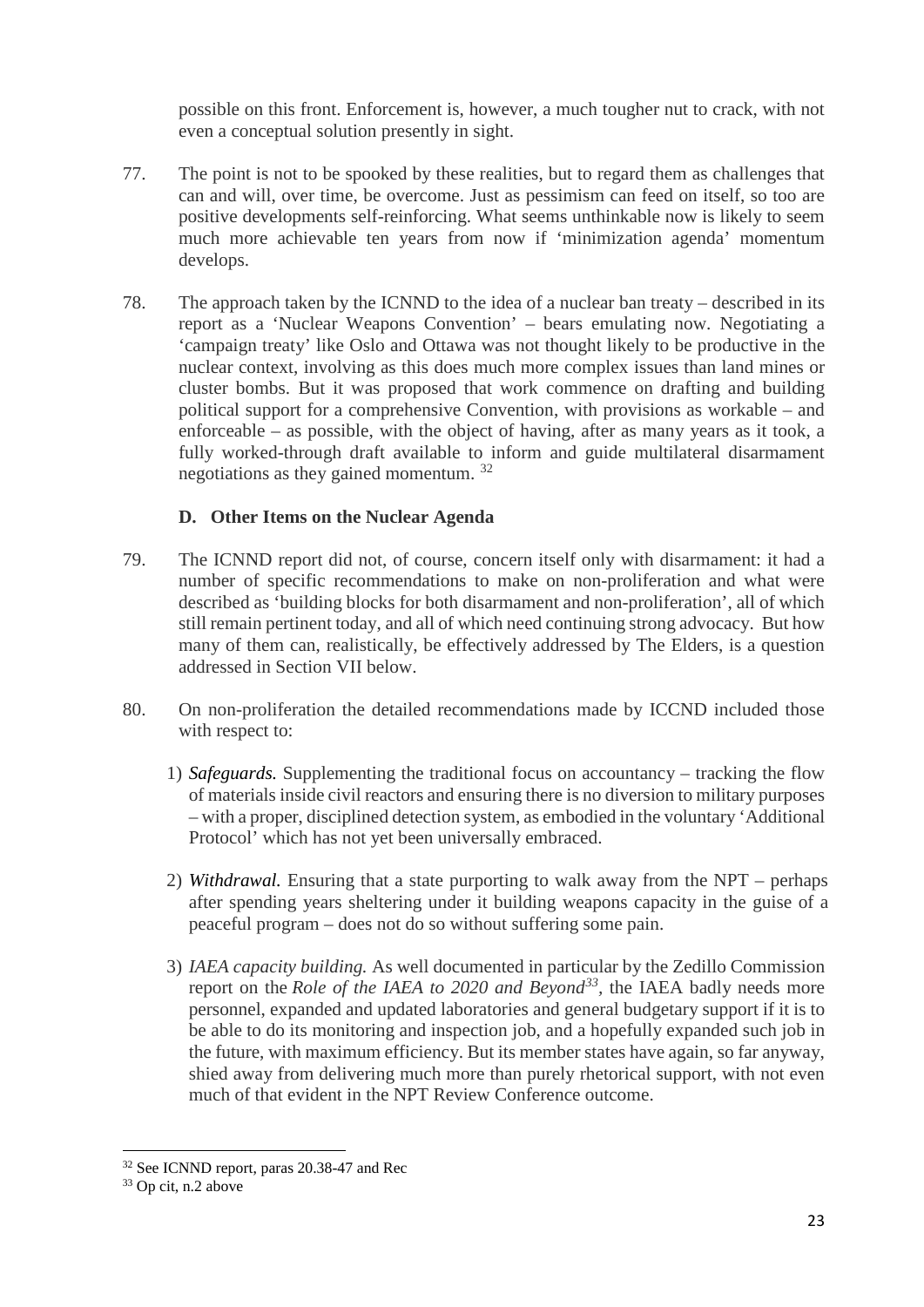- 4) *Proliferation risks associated with peaceful uses of nuclear energy.* The most immediate need is to ensure that no new 'bomb starter kits' – uranium enrichment facilities – are built by countries developing civil nuclear energy: this means more progress on assurances of supply of the fuel they need, through fuel banks or other arrangements. More proliferation resistant technology – new reactor designs which don't require or produce sensitive material – may be part of the answer in the longer run
- 5) *Nuclear Weapon Free Zones*. For the five in force around the word varying in strength and specificity – outstanding business remains signature and ratification of the protocols for all of them by all the NPT nuclear weapon states, and the issuing of stand-alone negative security assurances by the other nuclear armed states.<sup>[34](#page-23-0)</sup>
- 6) *Parallel Security Issues*: Missiles, Space, Biological, Conventional Weapons [35](#page-23-1)
- 81. The key building blocks for both disarmament and non-proliferation were identified by the ICNND as including:
	- (1) *CTBT.* Concluded in 1996, the treaty is still not in force and the only thing stopping testing is a fragile voluntary moratorium. Entry into force specifically depends on ratification by eight states who have not done so – five who have at least signed it (US, China, Egypt, Iran and Israel) and three who have not (India, Pakistan and North Korea). The crucial holdout is the US: if Washington moves this will be a real circuitbreaker, certainly with China and India.
	- (2) *FMCT.* Negotiations to verifiably ban the production of further quantities of highly enriched uranium or plutonium for weapons purposes, remain completely stalled in the UN Conference on Disarmament in Geneva, with Pakistan the main visible blocker but India and China sheltering behind it.
	- (3) *Nuclear Security.* Nuclear Security. Despite four Summits, measures to effectively and transparent[y put 'loose nukes', i.e. insufficiently guarded nuclear weapons and fissile material, out of the reach of rogue states and non-state terrorist actors, remain incomplete, especially fissile material in military possession

#### **E. Responding to Iran and the DPRK**

- 82. The need not to make the best the enemy of the good not to demand absolutely optimal outcomes when reasonable ones are on the table, and to know when to take yes for an answer— applies very much to the two particular nuclear arms control problem cases with which the world is currently preoccupied, Iran and North Korea, Half way houses are very often the way forward. The Elders are already well seized of these issues, and this paper will, in what follows, address them only briefly.
- 83. **Iran.** In the non-proliferation case of Iran*,* it is the case, looking back, that a deal was there for the taking a decade earlier if only the West had not been so absolutist in refusing for so long to make any concessions at all on the enrichment issue. And,

<span id="page-23-0"></span><sup>&</sup>lt;sup>34</sup> See ICNND report, op cit n.2, pp.156-60; and Evans et al, State of Play 2015, op cit n.23, pp. 121-8.

<span id="page-23-1"></span><sup>35</sup> Multiple complex issues are involved here: see ICNND report, op cit n.2, pp. 195-9, and Evans et al, State of Play 2015, op cit n.23, pp.63-78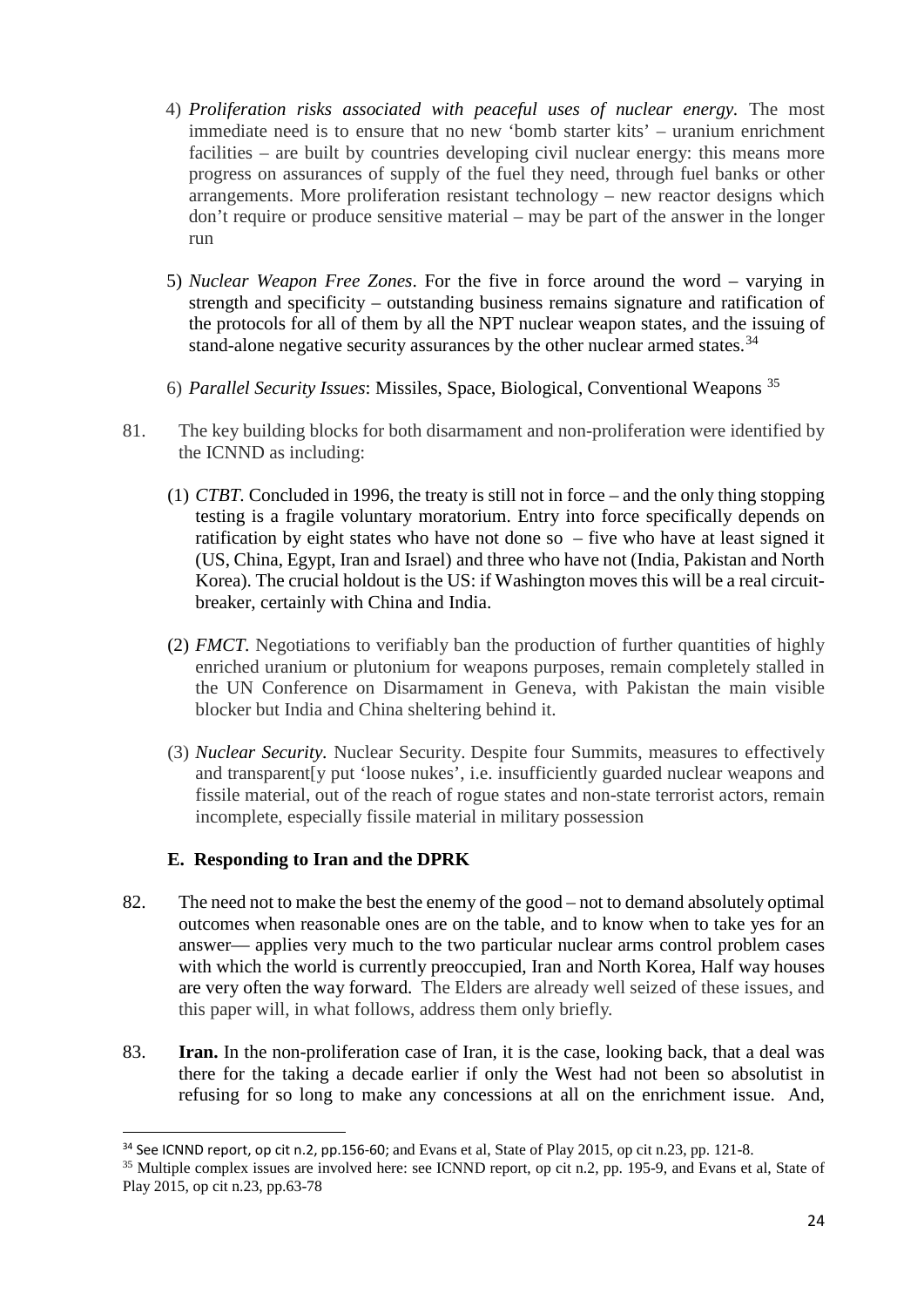looking forward, it is even more obviously the case that the absolutist approach now embraced by the Trump Administration looks like being totally, and dangerously, counterproductive.

- 84. It should not be assumed that Iran is hell-bent on becoming a nuclear armed state if the JCPOA falls apart. It has always been strongly arguable that Iran has only ever wanted to demonstrate its technical capability, assert its 'right to enrich' under the  $NPT<sup>36</sup>$  $NPT<sup>36</sup>$  $NPT<sup>36</sup>$ , and in the process make some amends for past humiliations by the international community; that it well knows its Sunni neighbours would not accept a Shia bomb and any regional nuclear hegemony would accordingly be short-lived; and well understands that the risks of actually acquiring weapons capability outweigh any benefits.<sup>[37](#page-24-1)</sup> But the situation will become much more fragile and volatile if the US persists in wrecking the 2016 deal, and every possible effort must continue to be made by the rest of the international community to stop it doing so.
- 85. **DPRK.** In the disarmament case of the DPRK, while complete elimination of its weapons and weapon-making capacity of course remains the Holy Grail, it would be very unwise to rule out a verifiable deep freeze half-way house if that proved achievable. The West did get North Korea signed up to denuclearisation in the 'Agreed Framework' exercise of the mid-1990s, before it had any demonstrated nuclear-weapon making capacity, and again in 2005-6 when that capacity was not North Korean side, but the West has to accept at least as much of the blame for not delivering its side of the bargain – including dragging its feet on normalising diplomatic relations and helping meet the country's energy needs – in a sufficiently timely and good faith way.
- 86. No-one wants to make premature concessions in any complex negotiation, but with trust by the North in such obviously short supply, an early concession at least on the issue of declaring an end to the state of war between the two Koreas (if not at this stage the negotiation of a full peace treaty) would seem not to be over-rash. ROK President Moon and his advisers appear to have a much more acute understanding of what is necessary to defuse and reach a sustainable solution to the Korean peninsula problem than anyone in the Trump administration, and should be given maximum international support.
- 87. If serious talks can be started there are a number of scenarios as to how all the necessary pieces might ultimately be brought together. One of the most ambitious, and attractive, is that proposed by former senior US officials Morton Halperin and Tom Pickering, Peter Hayes and others, which involves a new Treaty on Peace and Security in North East Asia with the following elements: termination of the state of war in Korea; a permanent monitoring council; mutual declaration of no hostile intent; provisions of assistance for nuclear and other energy; and, most ambitiously, establishment of a North East Asia Nuclear Weapons Free Zone, embracing both Koreas and Japan, which all the NPT nuclear-weapon states, including the US, China and Russia, while not being required by this treaty to relinquish their own nuclear weapons, would agree to abide by (and in the process effectively protect a disarmed North Korea). Protection would be

<span id="page-24-0"></span><sup>&</sup>lt;sup>36</sup> While the NPT does not explicitly refer to enrichment at all, Iran relies on Art IV: "Nothing in this Treaty shall be interpreted as affecting the inalienable right of all the Parties to the Treaty to develop research, production and use of nuclear energy for peaceful purposes without discrimination and in conformity with Articles I and II of this Treaty."

<span id="page-24-1"></span><sup>&</sup>lt;sup>37</sup> See International Crisis Group, 'Iran: Is there a Way Out of the Nuclear Impasse', Middle East Report No 51, 23 February 2006; and Gareth Evans 'Iran's Nuclear Reasoning' 20 September 2010 and 'An Iran Deal Ten Years Late', 21 July 2015, Project Syndicate columns a[t www.project-syndicate.org](http://www.project-syndicate.org/)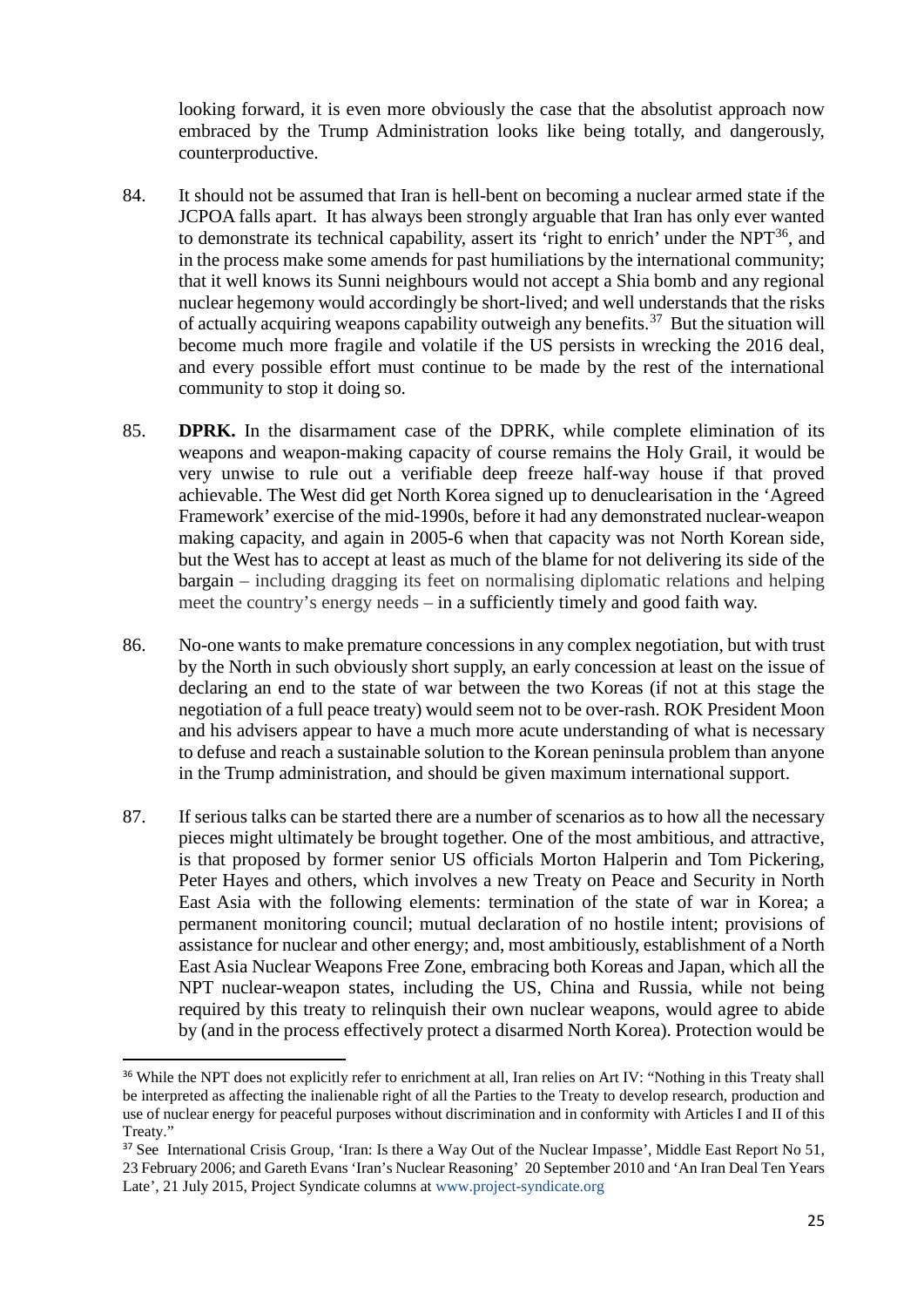given to South Korea and Japan by their having the right within a certain period to withdraw from the Treaty if its denuclearization provisions were not being effectively implemented. [38](#page-25-0)

### **VII. WHAT THE ELDERS CAN DO**

#### **A. The Challenge**

**.** 

- 88. Every program and sub-program on which The Elders have so far embarked has its challenges, but making a difference on nuclear non-proliferation and disarmament may well prove to be the most difficult enterprise of all, for a number of reasons.
- 89. **Political leadership.** This has been on offer from a number of middle powers Switzerland, Norway, Austria, Mexico, New Zealand and others – who have pursued with such vigour the humanitarian consequences movement and conclusion of the Nuclear Ban Treaty. But since President Obama, political leadership where it matters most, viz. from the nuclear armed states and their allies, has gone almost completely missing. Getting the attention, and commitment to movement, of key policymakers in these states will be The Elders' most important single task, and this will not be easy.
- 90. **Advocacy organizations.** There are many NGOs, think tanks and research institutes working on different aspects of nuclear non-proliferation and disarmament.<sup>[39](#page-25-1)</sup> But for all these organizations in the field, there has been depressingly little cut-through from any of them in terms of policy impact on the major nuclear players: whether because they have been too radical, too cautious, too scatter-gun or too technical in their focus, or for some other reason, is a matter on which opinions will differ. Their challenge is also The Elders' challenge.
- 91. **Complexity.** The inherent complexity, and enormously wide range of issues embraced under the subject 'nuclear non-proliferation and disarmament' – most of them itemised, if not fully discussed, in Section VI of this paper – is itself a major advocacy challenge. Even trying to focus on a single concept rather than the whole field involves a whole laundry-list of issues: in the case of the popular theme of 'nuclear risk reduction', for example, any serious approach to this would have to involve consideration, at the very least, of de-alerting and deployment from the disarmament agenda (para 72 above); safeguards and the management of peaceful-uses risk from the non-proliferation agenda (para 80); and the CTBT, FMCT and nuclear security measures from the overarching

<span id="page-25-0"></span><sup>&</sup>lt;sup>38</sup> See Morton Halperin, Peter Hayes, Chung-in Moon, Thomas Pickering, Lee Sigal, .'Ending the North Korean Nuclear Threat by a Comprehensive Security Settlement In Northeast Asia', Nautilus Institute, 26 June 2017, [https://nautilus.org/napsnet/napsnet-policy-forum/ending-the-north-korean-nuclear-threat-by-a-comprehensive](https://nautilus.org/napsnet/napsnet-policy-forum/ending-the-north-korean-nuclear-threat-by-a-comprehensive-security-settlement-in-northeast-asia/)[security-settlement-in-northeast-asia/](https://nautilus.org/napsnet/napsnet-policy-forum/ending-the-north-korean-nuclear-threat-by-a-comprehensive-security-settlement-in-northeast-asia/)

<span id="page-25-1"></span><sup>39</sup>Among them, starting at the more radical end of the spectrum, Global Zero, ICAN, Ploughshares, Campaign for Nuclear Disarmament, International Physicians for the Prevention of War, Pugwash, Parliamentarians for Nuclear Non-Proliferation and Disarmament, and Mayors for Peace; moving from there through those like the Stimson Centre, Asia Pacific Leadership Network (APLN), Nautilus Institute, Carnegie Endowment, SIPRI, Monterey Centre, Hiroshima Prefecture, Luxembourg Forum, Bulletin of the Atomic Scientists and UNIDIR; to then, at the more cautious end, the European Leadership Network (ELN), Nuclear Threat Initiative (NTI) and UN Office for Disarmament Affairs.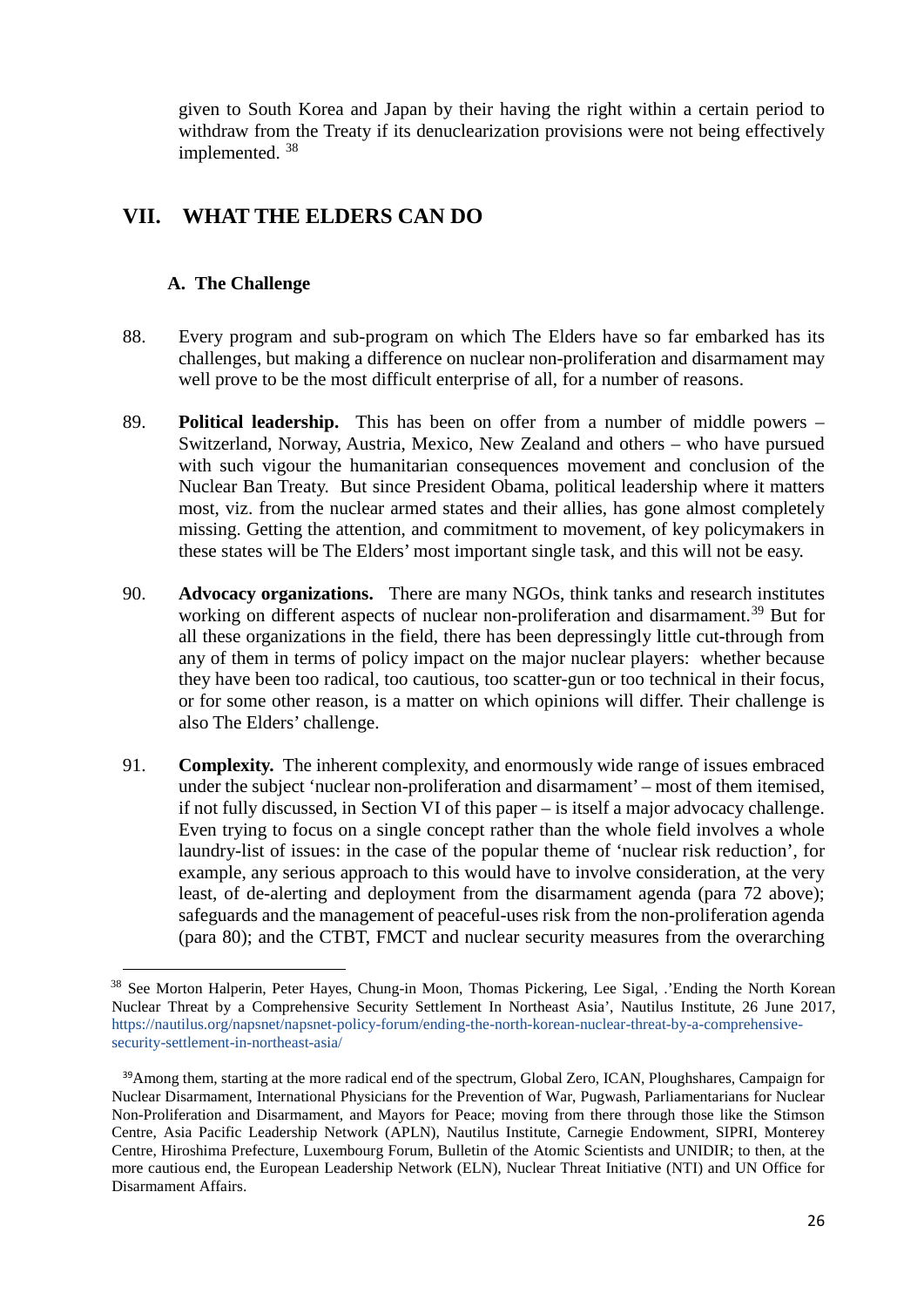'building blocks' agenda (para 81), as well as managing Iran and North Korea. The challenge is to find a story-line which prioritises the really key objectives, and communicates key messages in a way which is simple without being simplistic.

92. **Resources.** The Elders have to be realistic about the necessarily limited resources they will be able to bring to this project, given the demands of other programs to which they are committed and the limited specialist in-house expertise readily to hand. This is an often-arcane policy area, difficult for even full-time specialists to fully keep up with.

#### **B. The Opportunity**

- 93. All that acknowledged, The Elders, with their individual and collective stature and experience, do have a voice – or set of voices – which *can* cut through with key leaders and policymakers, via direct engagement, and with the general public, via both traditional and contemporary media. But it has to be a voice which is not over-ambitious in the range of issues addressed, is carefully focused on key messages, and is relentlessly consistent rather than scatter-gun in its delivery.
- 94. The most useful model for The Elders to emulate may be that of the 'four statesmen' (also known as the 'four horsemen' or 'gang of four') – Henry Kissinger, George Shultz, William Perry and Sam Nunn – who, as noted earlier in this paper,  $40$  published an influential series of op eds in the Wall Street Journal between 2007 and 2013, which had at the time real agenda-setting relevance, arguing that the risks of nuclear weapons possession far outweighed any possible rewards in today's world. As age takes its natural toll (Kissinger is now 95, Shultz 97, Perry 90 and Nunn 80) the group has become less visible and active, and this is a gap The Elders could very naturally fill.
- 95. While the current group of Elders do not have the same Cold-War-warrior/realist credentials that contributed so much to the impact made by the 'gang of four', they do have a great deal of moral, intellectual and policy stature, and experience, in their own right. Moreover, if the argument in this paper is accepted, they would bring to their advocacy something distinctive, possibly unexpected, and arguably quite influential with the key nuclear players, viz. a pragmatic, moderate focus on that which is realistically achievable in the medium term, rather than focusing primarily on the idealistic endgame (as would be seen to be the case if their advocacy emphasis was to be mainly on increasing take-up of the Nuclear Ban Treaty).
- 96. While the resource constraint emphasised above is real, if The Elders concentrated their efforts, and messaging, on a relatively limited range of nuclear themes and issues, it should not prove difficult to find, in the organizations listed under para 90 above and others like, them collaborative partners on which to draw in crafting written and oral presentations, and setting up advocacy opportunities.

#### **C. The Message**

97. In broad summary, the kind of advocacy required now to seriously advance the objective of a world free of nuclear weapons, to which The Elders can add real value,

<span id="page-26-0"></span> <sup>40</sup> See text at n.3 above.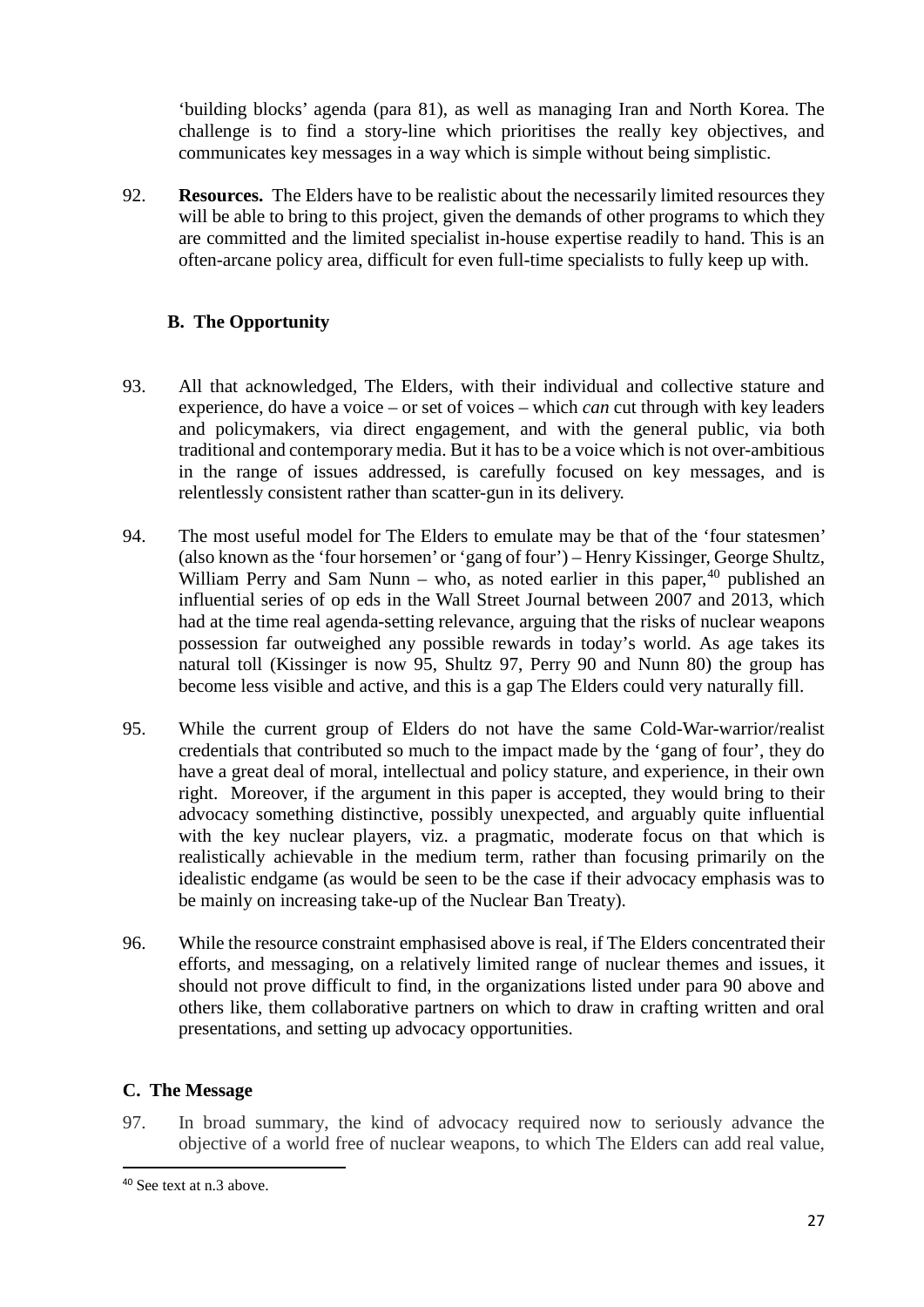has five key elements, all inter-related, and none of them impossibly complex to communicate:

98. First, embed once in for all in the minds of policymakers that the central, first order, issue in the nuclear weapons debate is that *it is time to get serious about disarmament*. Insist in that context on the truth of the mantra first articulated by the Canberra Commission in 1996 and repeated since by every blue ribbon commission or panel which has looked at this issue:

> *So long as any state has nuclear weapons, others will want them; so long as any state retains nuclear weapons they are bound one day to be used, if not by design, then by human error, system error, miscalculation or misjudgement; and any such use would be catastrophic for life on this planet as we know it.*

- 99. Second, in this context challenge the assumption, still so comforting to so many governments, that nuclear deterrence is somehow incredibly strategically valuable, and that its rewards outweigh all the terrible risks that might be involved in nuclear weapons possession. Articulate the risks described in Section II and make clear the illusory nature of the claimed strategic rewards, as argued in Section III above. Re-emphasise at every opportunity in this context the normative taboo against any use of nuclear weapons, including as articulated in the Reagan-Gorbachev agreement in 1987 that 'a nuclear war cannot be won and must never be fought'.<sup>[41](#page-27-0)</sup>
- 100. Third, challenge head on the familiar assertion that because nuclear weapons cannot be uninvented, they are destined always to exist: of course they cannot be uninvented, but they can be *outlawed*, as chemical and biological weapons have been. Make clear that the end-point for global campaigning must be nothing less than comprehensive outlawing of the kind that the Nuclear Ban Treaty now seeks to introduce – the banning outright of the development, possession, use, threat of use, stationing or transfer of all nuclear weapons.
- 101. Fourth, at the same time make very clear that what is required now is a realistic step by step agenda, which focuses on getting buy-in not just from those governments already wedded to the disarmament goal but from *all* governments – including all the nuclear armed states and those travelling with them. That means, for the medium term, focusing on *minimization* rather than elimination. In particular, target the key components of the minimization agenda, what are described in para 72 above as the '4 Ds':
	- o getting universal commitment to No First Use (Doctrine)
	- o taking weapons off high-alert (Dealerting)
	- o drastically reducing the number of those actively deployed (Deployment); and
	- o reducing overall numbers to around 2,000, as compared with the 14,500 now in existence (Decreased numbers)

 The core message running through this 'minimization agenda' advocacy, as stated in para 73 above, is – to repeat:

<span id="page-27-0"></span> <sup>41</sup> The central importance of the Reagan-Gorbachev maxim is a recurring theme in *Securing our Common Future: An Agenda for Disarmament* (UN Office for Disarmament Affairs, New York, 2018) launched by Secretary-General Guterres on 24 May 2018.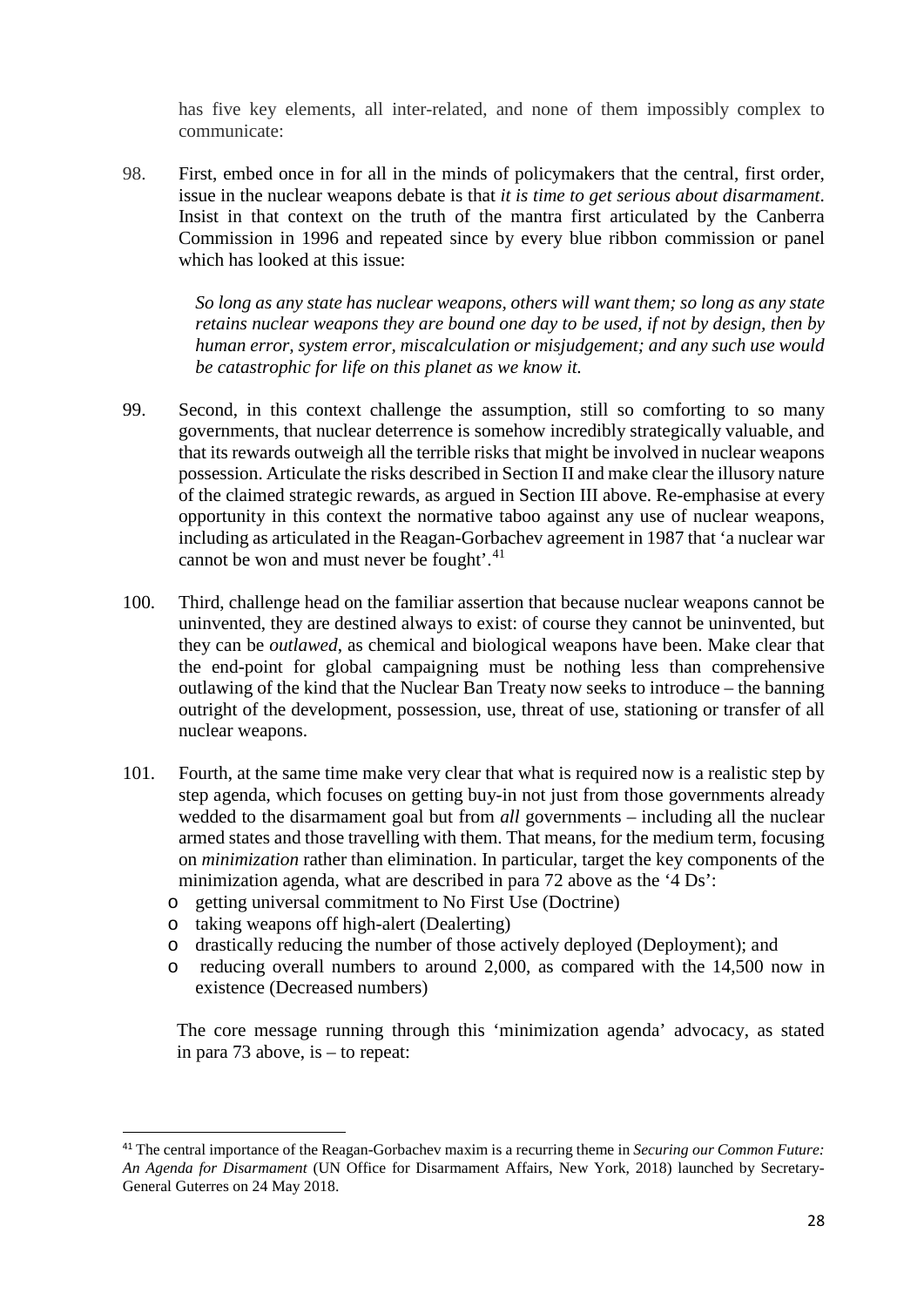*A world with very low numbers of nuclear weapons, with very few of them physically deployed, with practically none of them on high-alert launch status, and with every nuclear armed state visibly committed to never being the first to use nuclear weapons, would still be very far from being perfect, and no-one should even think of settling for that as the end-point. But a world that achieved these objectives would be a very much safer and saner one than we live in now.*

102. Fifth, stay engaged, as opportunity arises, with the evolving situations in Iran and the DPRK – the two crucial cutting-edge cases currently testing the international community's capacity and resolve on non-proliferation and disarmament respectively – in which The Elders are already invested. As argued in paras 82-7, focus on solutions which are realistically achievable: do not, here as elsewhere, commit the error of making the best the enemy of the good.

#### **D. The Methodology**

- 103. As argued in the ICNND report chapter<sup>[42](#page-28-0)</sup> on mobilizing and sustaining political will, effective advocacy in favour of any major international public good – and minimising reliance on, and ultimately eliminating, nuclear weapons is no exception – almost invariably involves three dimensions:
	- o top down here, generating commitment from leaders and key policy makers, and those who influence them, in the nuclear armed states;
	- o sideways here, generating commitment from 'peer group' players , including both 'umbrella state' actor, allies and partners of the weapon states, and other active state players; and
	- o bottom up mobilising the civil society actors who so often play crucial roles in energising political decision makers.
- 104. While it may be that, through opinion pieces and interviews in the media, both traditional and the new social, The Elders can have some impact on 'bottom up' campaigning, the main-value adding role the group can play would seem to be mainly through direct engagement with 'top down' and 'peer group' actors .
- 105. That means in practice a campaign strategy built around the following three main institutional channels, all of them very familiar to The Elders in other contexts and requiring no detailed elaboration here.
	- (1) Direct engagement in the form of communications and meetings:

(a) with key leaders and policymakers in the nuclear armed states: with the US and Russia being the two indispensable actors, but manifestly unreceptive under current administrations, initial outreach might more usefully concentrate on China (looking for a global leadership role, and more genuine than most in its distaste for nuclear weapons), India (with a similar long track record of at least

<span id="page-28-0"></span> <sup>42</sup> ICCND Report, op cit n.2, Ch. 20, pp.213-31.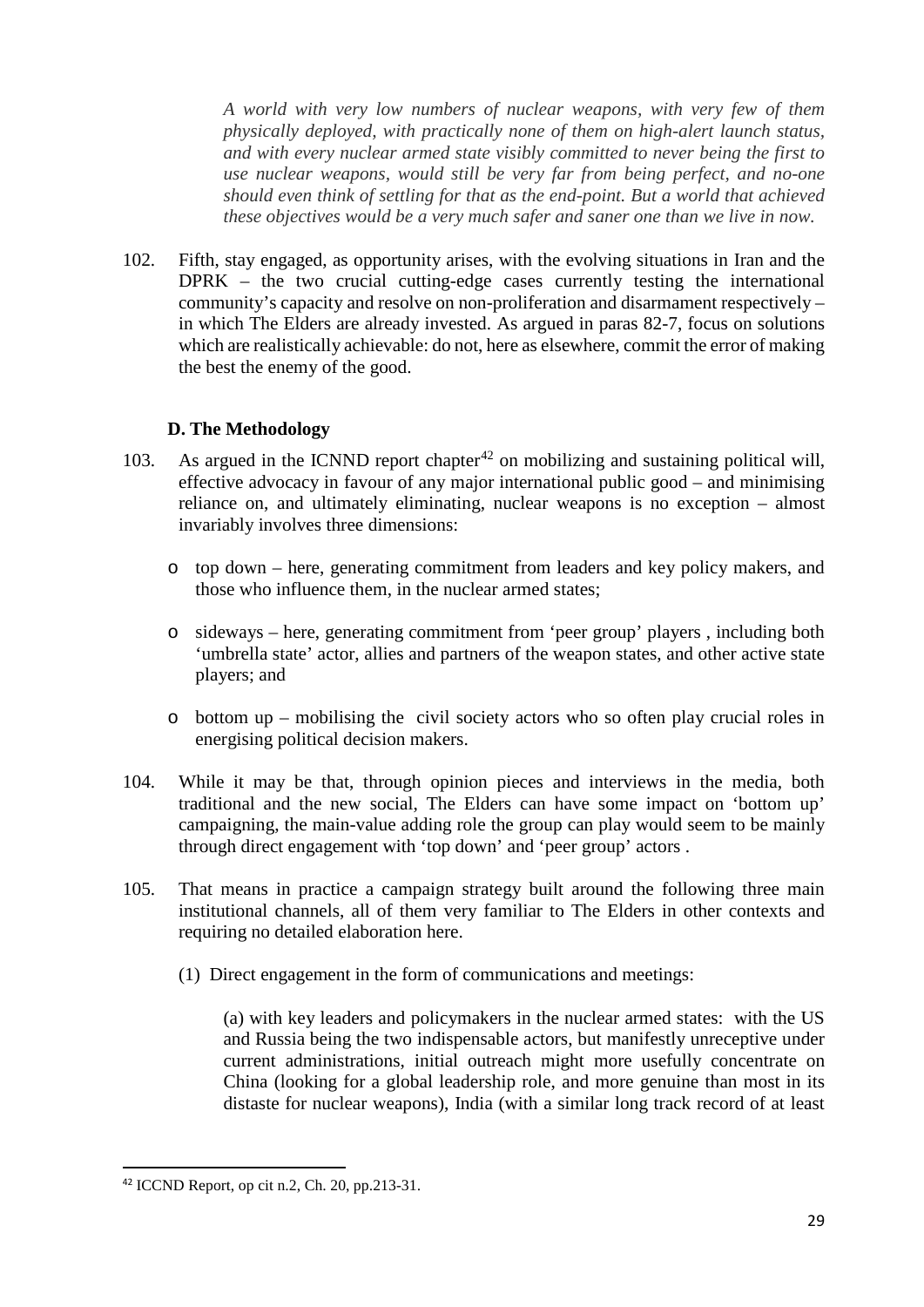rhetorical hostility), the UK and (for the minimisation, if not elimination, agenda) France;

(b) with key leaders and policymakers in the 'umbrella' states: most importantly Japan, South Korea, Australia, Germany and the Central and East European NATO allies; and

(c) with those directly engaged in the ongoing Iran and DPRK situations.

(2) Participation in international conferences and forums – of which there are many annually – organized by, inter alia, most of the NGOs, think tanks and research institutes identified above, others as well like the Davos World Eonomic Forum, and by a number of national governments. [See Appendix]

(3) Engagement with the media, both traditional and contemporary, especially through collectively signed opinion articles (distributed internationally, for example, through Project Syndicate), occasional formal statements, and interviews with individual Elders.

106. With the UN Secretary General and Office of Disarmament Affairs (ODA) now committed, in the recently released *Agenda for Disarmament*, to:

> *facilitate dialogue between Member States, through engagement in formal and informal settings, in order to help Member States to return to a common vision and path leading to the total elimination of nuclear weapons[43](#page-29-0)*

much of The Elders activity could be cast as advancing this objective, with the reasonable expectation, accordingly, of assistance from the ODA in facilitating these meetings. In terms of timing, it is obviously important that as much of this kind of advocacy as possible be conducted before, and in the context of, the 2020 NPT Review Conference.

107. There is little point in setting formal 'impact' targets for this kind of advocacy. Progress will be slow and difficult to measure, as will be any causal relationship between what The Elders advocate, and any particular policy progress that is made. But in the present moral and intellectual global leadership vacuum, on one of the great existential issues of our time, it is hard to argue against the effort at least being made to turn the global debate on nuclear weapons in a more constructive direction. The Elders are as well placed as any group in the world to make that effort, and have a rather better chance than most to make a difference.

**Melbourne**

**October 2018**

<span id="page-29-0"></span>**<sup>.</sup>** <sup>43</sup> *Agenda for Disarmament*, op cit n. 40, p.19.